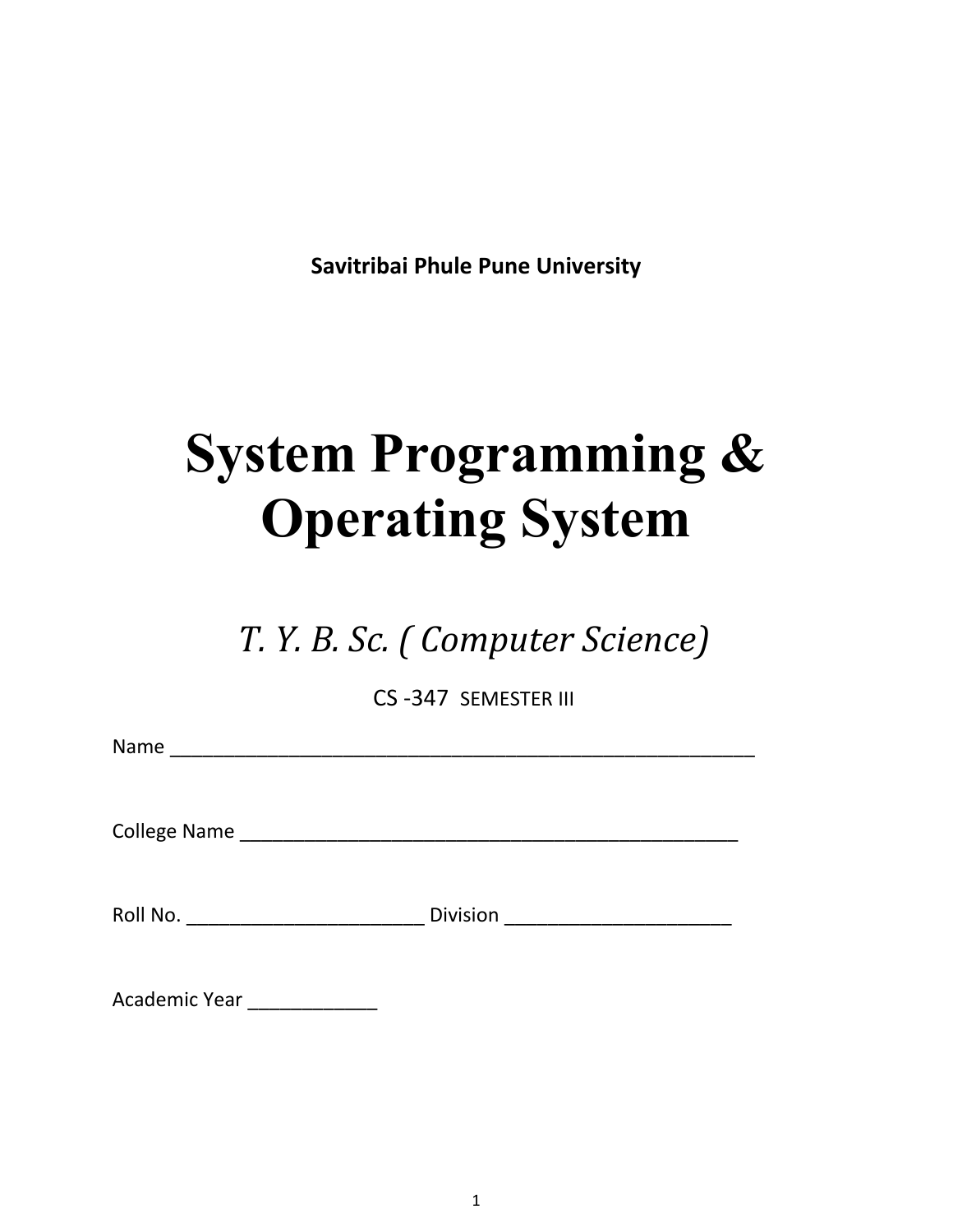# **Prepared By**

Dr. Shailaja C. Shirwaikar

Prof. Nitin Patil

# **Reviewed By**

Prof. Manisha Bharambe

Prof. Shubhangi Page

Prof. Jeevan Limaye

#### **Preface**

System programming and Operating systems course is as important component of any computer related course syllabi as much as System programs and Operating system are important to any computing system. The lab work designed for this course not only enhances the understanding of the subject but is a great programming experience. Writing simple toy level system programs and operating system components gives student a first hand experience in developing utility programs from scratch. This Lab Book supplements the text books and classroom teaching of System Programming and Operating System. The intention is to bring uniformity in conducting the lab sessions across various affiliated colleges. The assignments are designed so that the theory concepts in the syllabus are broadly covered. There is scope for improvement and additions and deletions can be carried out as the Lab book is always going to remain in digital form and available on the Department of Computer Science, Savitribai Phule Pune, website. I am indebted to all the reviewers of the book as their valuable suggestions have improved the book contents. We are all indebted to Dr. Vilas Kharat, Chairman, Board of studies in Computer Science for continuous encouragement, support and guidance.

Dr. Shailaja C. Shirwaikar

Member, Board Of Studies, Computer Science

Savitribai Phule Pune University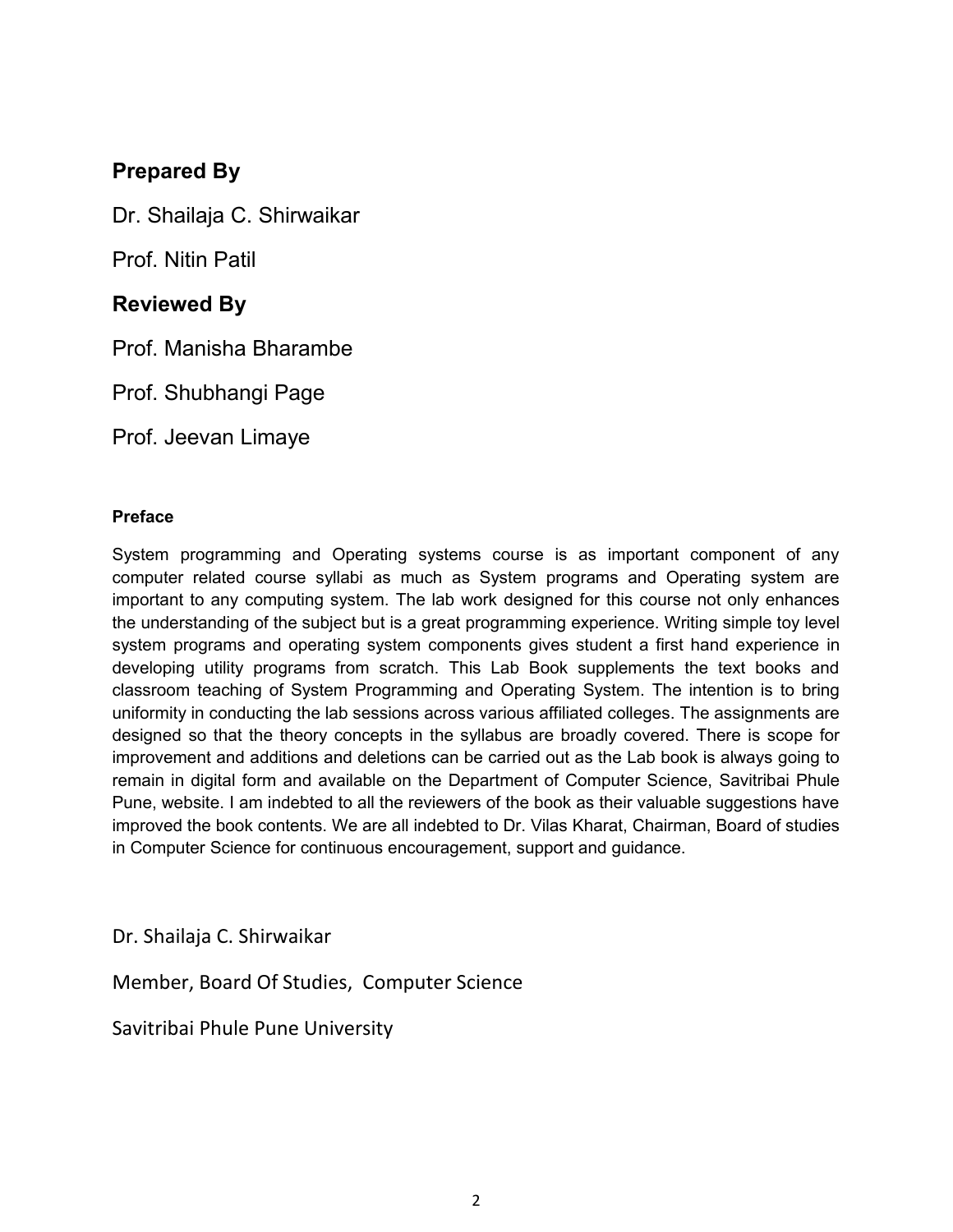# **Table of contents**

|                              | 4  |
|------------------------------|----|
|                              |    |
| Line Editor                  |    |
|                              | 12 |
| <b>SMAC0 Simulator</b>       |    |
|                              | 19 |
| Assembler                    |    |
|                              | 25 |
| <b>Macro Processor</b>       |    |
|                              | 30 |
| DFA driver                   |    |
|                              | 34 |
| <b>Development Utilities</b> |    |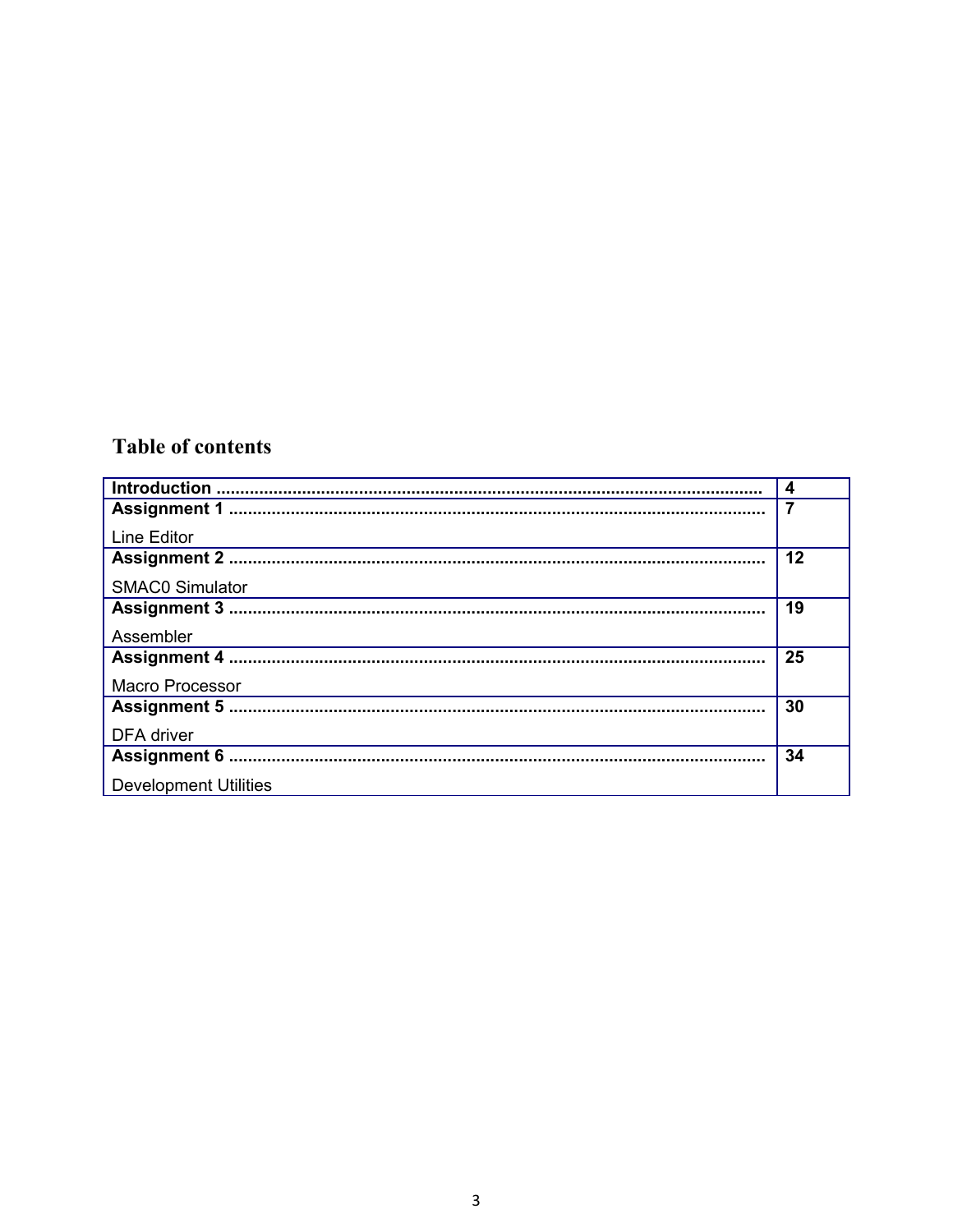# **Introduction**

# **1. About the work book**

This workbook is intended to be used by T. Y. B. Sc (Computer Science) students for the Lab course in System Programming course in semester III and Operating system course in Semester IV.

System programming is the activity of designing and implementing System software. System Software consists of a variety of programs that assist in the use of a computer system. Operating System is a system software that takes the responsibility, on behalf of users, of managing and protecting the hardware. It provides an interface to the users so that their software programs can be executed easily and efficiently. Apart from Operating system, System software comprises of a large set of software mainly software processors and software tools.

Software processors such as editors, assemblers, Compilers etc and Operating system components such as shell, kernel etc. were some of the first software programs to get developed and their developers faced problem situations and came up with appropriate design strategies while implementing solutions to them. This course is intended to give an hands on experience on understanding these design principles, choosing appropriate data structures and choosing appropriate control structures for implementing wide range of algorithms.

This development experience will not only make you understand system programming and Operating system concepts but will equip you with design and implementation tricks that you will be able to use when you design your own software systems.

#### **The objectives of this book are**

- 1) Defining clearly the scope of the course
- 2) Bringing uniformity in the way the course is conducted across different colleges
- 3) Continuous assessment of the course
- 4) Bring in variation and variety in the experiments carried out by different students in a batch
- 5) Providing ready reference for students while working in the lab
- 6) Catering to the need of slow paced as well as fast paced learners

# **2. How to use this workbook**

The workbook is divided into two sections. Section I is related to assignments in System Programming and Section II relates to assignments in Operating System. Both are to be implemented in C programming language in Linux environment. Printouts of completed assignments are not mandatory.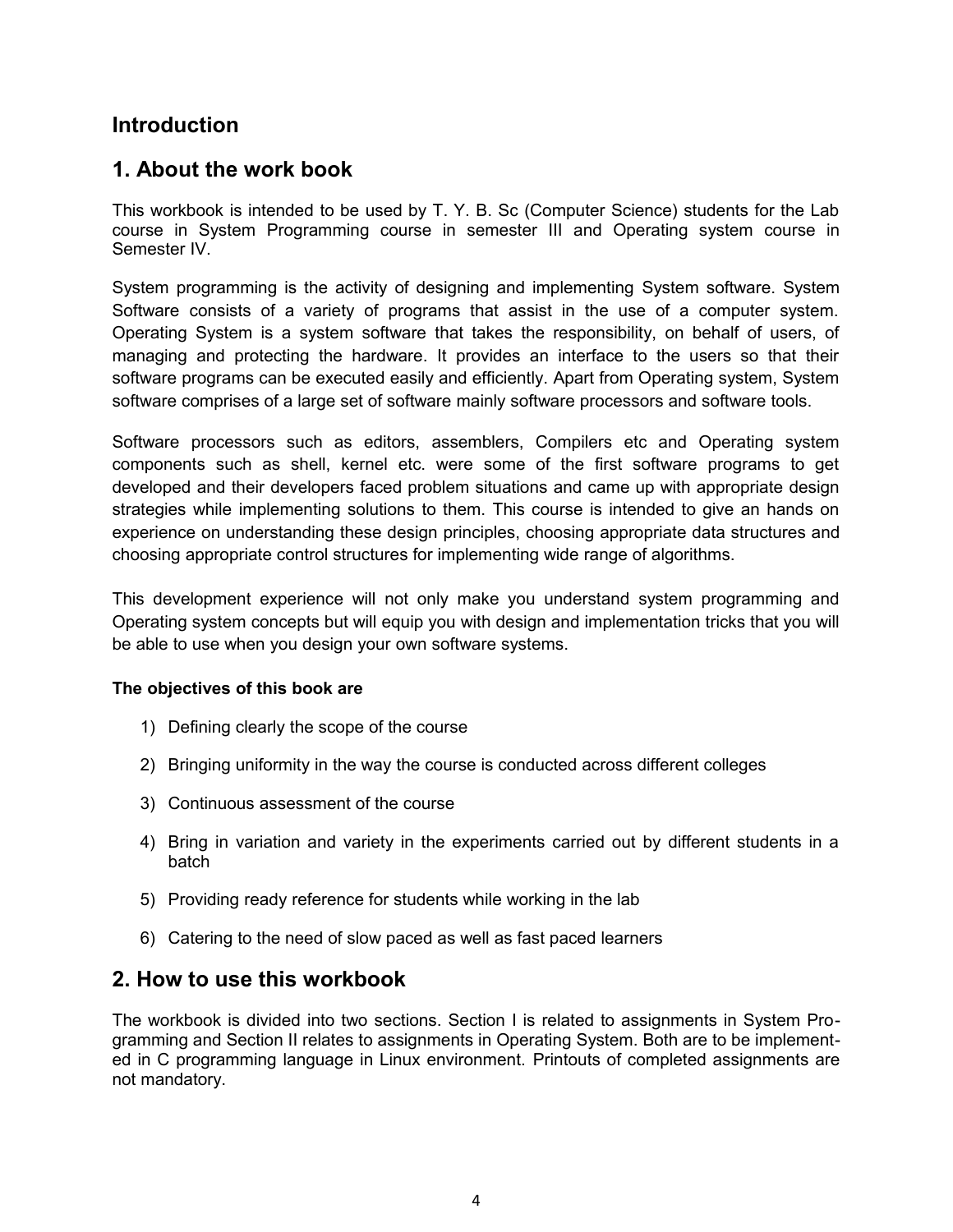#### **2.1 Instructions to the students**

Please read the following instructions carefully and follow them.

1) Students are expected to carry this book every time they come to the lab for computer science practicals.

2) Students should prepare oneself before hand for the Assignment by reading the relevant material.

3) Instructor specify which problems to solve in the lab during the allotted slot and student should complete them and get verified by the instructor. However student should spend additional hours in Lab and at home to cover as many problems as possible given in this work book.

4) Students will be assessed for each exercise on a scale from 0 to 5

| i) Not done           |   |
|-----------------------|---|
| ii) Incomplete        | 1 |
| iii) Late Complete    | 2 |
| iv) Needs improvement | 3 |
| v) Complete           | 4 |
| vi) Well Done         | 5 |

#### **2.2. Instruction to the Instructors**

1) Explain the assignment and related concepts in around ten minutes using white board if required or by demonstrating the software.

2) Make available to students digital copies of text files provided with the book as per the requirement of Assignment,

3) Make sure that students follow the instruction as given above.

4) You should evaluate each slot of assignment carried out by a student on a scale of 5 as specified above by ticking appropriate box.

5) The value should also be entered on assignment completion page of the respective Lab course.

#### **2.3. Instructions to the Lab administrator**

You have to ensure appropriate hardware and software is made available to each student.

The operating system and software requirements on server side and also client side are as given below:

1) Server and Client Side - (Operating System) Fedora Core Linux

2) Server side and Client Side - editor and GCC compiler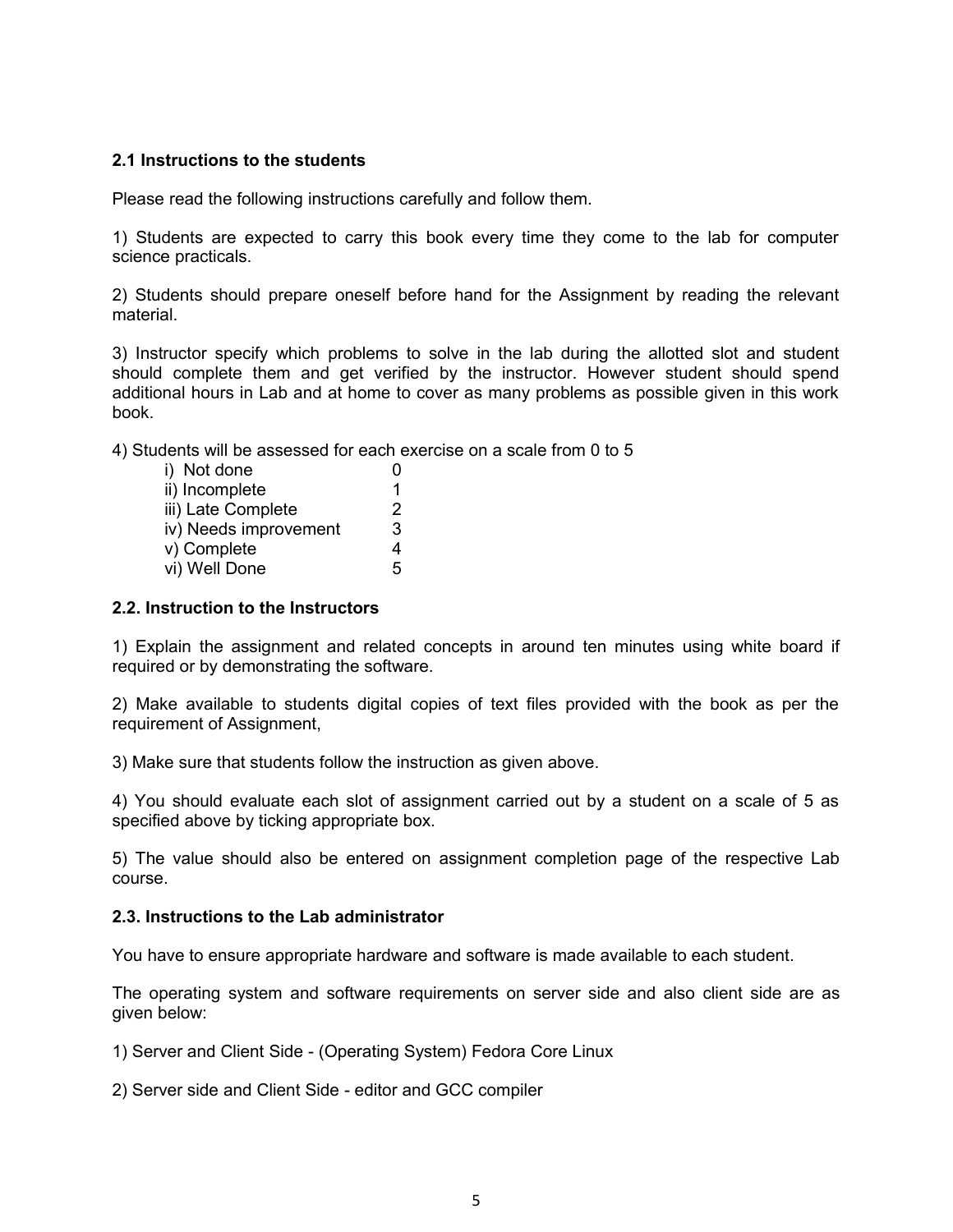# **Assignment Completion Sheet**

| <b>Lab Course I</b> |                                     |        |                  |                  |
|---------------------|-------------------------------------|--------|------------------|------------------|
|                     | <b>Section I-System Programming</b> |        |                  |                  |
| Sr. No              | <b>Assignment Name</b>              |        | Marks (out of 5) | <b>Signature</b> |
| $\overline{1}$      | <b>Line Editor</b>                  | Slot 1 |                  |                  |
|                     |                                     | Slot 2 |                  |                  |
| $\overline{2}$      | <b>SMAC0 Simulator</b>              | Slot 1 |                  |                  |
|                     |                                     | Slot 2 |                  |                  |
|                     |                                     | Slot 3 |                  |                  |
| $\overline{3}$      | Assembler                           | Slot 1 |                  |                  |
|                     |                                     | Slot 2 |                  |                  |
|                     |                                     | Slot 3 |                  |                  |
| $\overline{4}$      | Macro Processor                     | Slot 1 |                  |                  |
|                     |                                     | Slot 2 |                  |                  |
|                     |                                     | Slot 3 |                  |                  |
| 5                   | <b>DFA Driver</b>                   | Slot 1 |                  |                  |
| Total (out of 60)   |                                     |        |                  |                  |
| Total (Out of 10)   |                                     |        |                  |                  |
| 6                   | <b>Development Utilities</b>        |        |                  |                  |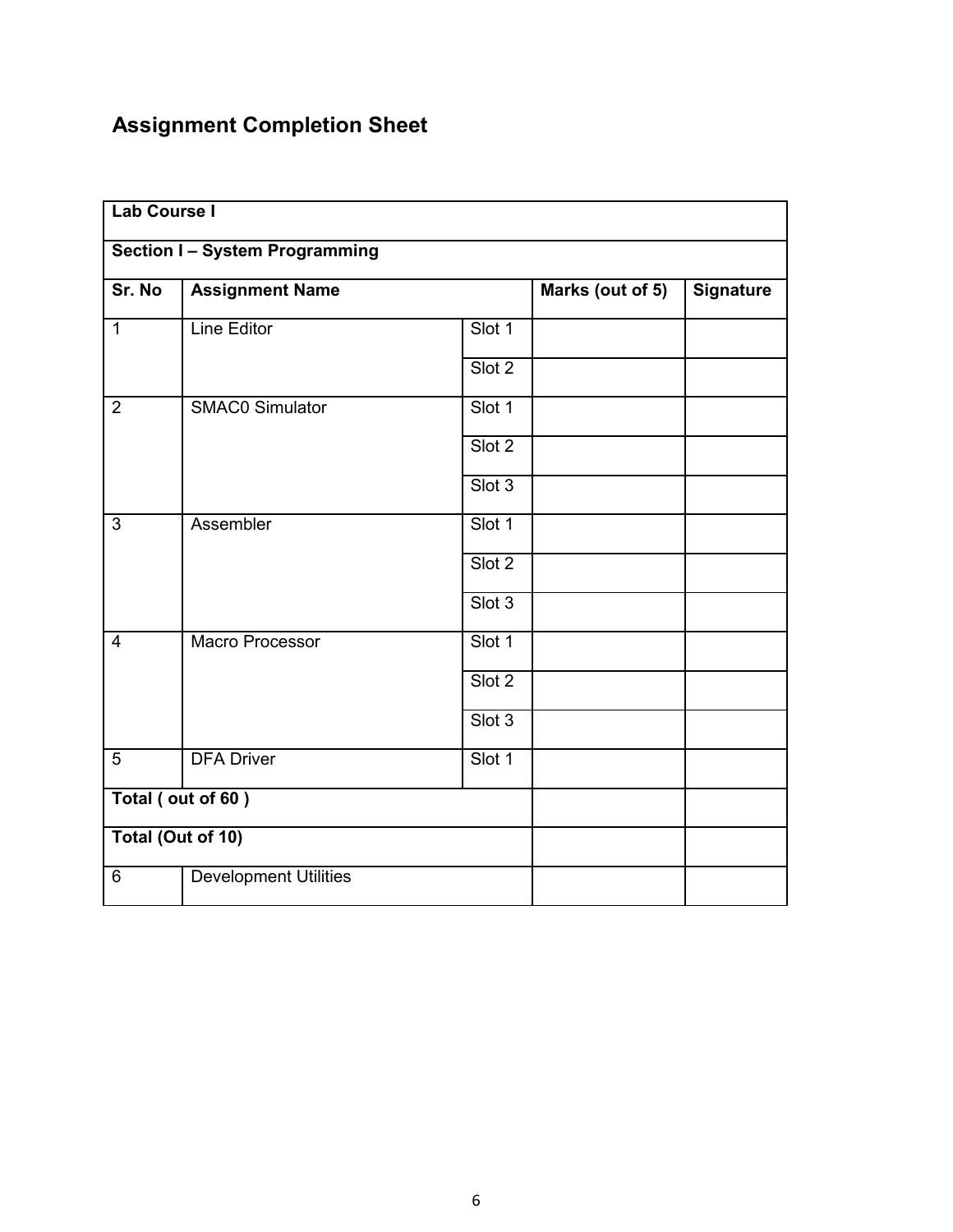#### **Assignment 1 : Line Editor**

Software Description – Editors are used to create digital copies of source program. The main functions supported by an editor is editing, viewing and navigating through the text. A line editor limits all operations to a line of text. The line is indicated positionally by giving line number i.e its serial number in the text or contextually by specifying a context which uniquely identifies the position.

The file to be edited is taken as command line argument. An empty file is opened for editing if no argument is supplied.

#### The editor has two modes

In command mode it displays '?' as prompt and accepts single-line commands. If 'i' for insert or 'a' for append command is given, it goes into input mode and accepts lines as text. When a line containing a single '.' is given it goes back to command mode.

The program at the start displays 'lines :' followed by number of lines(0 if file is empty or not specified) and goes into command mode.

The Command format is a single character indicating the action followed by three optional integers separated by spaces. The character and intended actions are given in the table 1.

The second parameter n1 and the third parameter n2 specify the range of lines and the command is valid if  $1 \le n1 \le n2 \le$  total lines in the file being edited. The default value for n1 is 1 and the default value for n2 is n1. For example a command ' p 3 4 ' will print lines starting from line no 3 to line no 4, a command ' p 3' will print line 3 just a ' p' command will print the first line. If n1 or n2 is greater than the total lines in the file then n1 or n2 is set to total lines in the file so that command 'p 1 1000' will print the file till the end if total lines in file are < 1000.

| Command<br>Character | Intended action  |
|----------------------|------------------|
|                      | print or display |
|                      | Insert           |
| a                    | Append           |
| d                    | Delete           |
| m                    | Move             |
| С                    | Copy             |
| f                    | Find             |
| S                    | Save             |
|                      | Help             |
|                      | Quit             |

Table 1: character and corresponding Action

The second parameter and fourth parameter depending on the command, indicate the position of action. For example the command 'i 5' indicates that the lines entered are to be inserted from the  $5<sup>th</sup>$  position that is fifth line onwards while the command 'm 2 4  $5'$  indicate that the lines ranging from 2 to 4 should be moved to the  $5<sup>th</sup>$  position.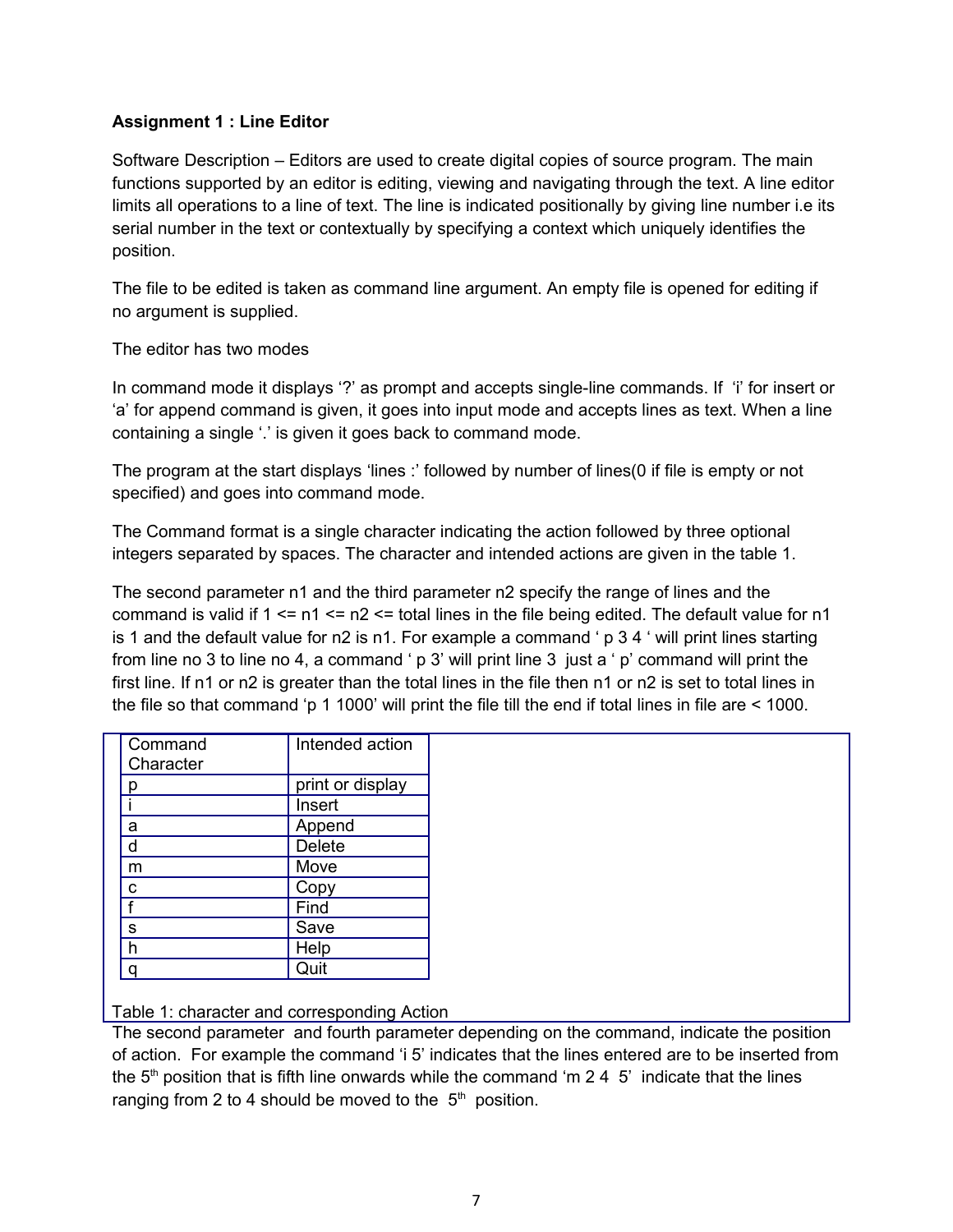**Data Structure Design** - Linked list of lines is the appropriate data structure for edit buffer that hold the lines to be edited, as lines are to be inserted, deleted, moved or copied. A singly linked list with a dummy header node can be used so that insertion deletion becomes easy.



**Control structure** – The design is modular. The main module performs necessary initializations, optionally reads text from file and starts a command loop which will process each of the possible commands. The structure diagram is as follows.



**Procedural Design** – The following table explains the input, algorithm and provides some implementation hints

| Procedure       | Description                            | <b>Programming Hints</b>                          |
|-----------------|----------------------------------------|---------------------------------------------------|
| Editor(Main)    | Input – optionally the filename        | main(int argc, char *argv[])                      |
|                 | Perform initializations                |                                                   |
|                 | Read from the file optionally          | if(argc $>1$ ) { readbuff(head, argv[1]);         |
|                 | Count and display the line count       | printf( "Lines: %d", lines(head));                |
|                 | Start the command loop                 |                                                   |
| Initializations | Initializing the linked list           | head = $(List * )$ malloc (size of $(List * )$ ); |
|                 |                                        | head->next=NULL;                                  |
|                 |                                        | last=head;                                        |
| Read text(file) | Input - list header and file name      | void readbuff(List *head, char *filename)         |
|                 | Open the file in read mode             | If( (fp=fopen(filename, "r+"))!=NULL)             |
|                 | Initially last points to head          | $\{$ last =head;                                  |
|                 | while file not the end of file         | while(!feof(fp)) {                                |
|                 | read a line from the file              | if(!fgets(str,80,fp))break;                       |
|                 | create a new node by allocating memory | $temp = $                                         |
|                 | Allocate memory to string              | temp->line=(char malloc(strlen(str));             |
|                 | copy the line                          | strcpy(temp->line,str);                           |
|                 | Attach the newnode to last             | last->next=temp;                                  |
|                 | Let last point to newnode              | last=temp;                                        |
| Count line      | Input – linked list header             | int lines(List *head)                             |
|                 | Output – no of lines                   |                                                   |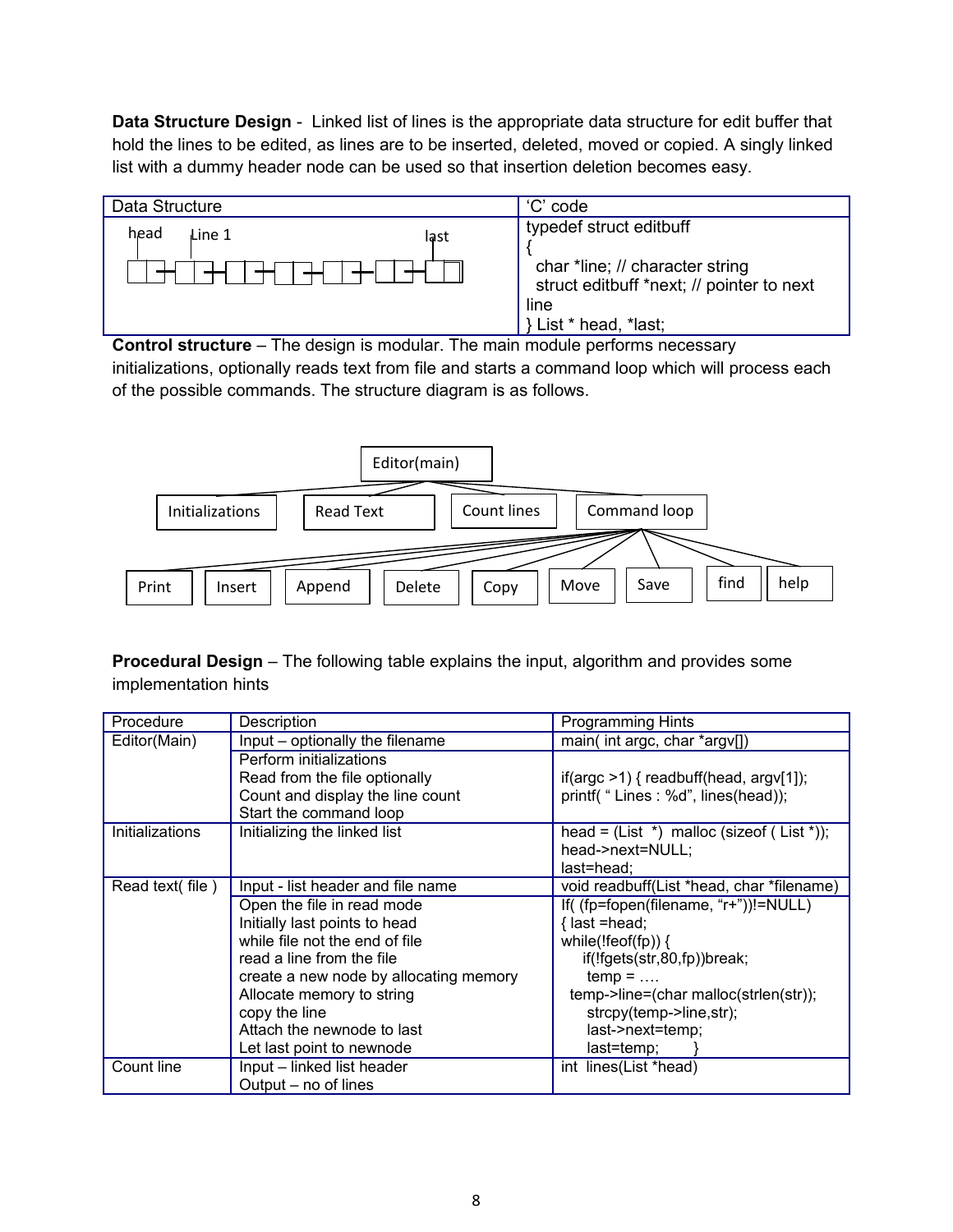|              | Start from the first node                                   | temp=head->next;                                      |
|--------------|-------------------------------------------------------------|-------------------------------------------------------|
|              | Traverse the list and increment the count                   | while(temp != $NULL$ ) {                              |
| Command loop | Start the loop                                              | while $(1)$                                           |
|              | Prompt                                                      | printf("\n?");                                        |
|              | Read the command                                            | fgets(str,80,stdin);                                  |
|              | Separate the parameters                                     | n=sscanf(str,"%c%d%d%d",                              |
|              |                                                             | &c,&n1,&n2,&n3);                                      |
|              | Branch depending on the command                             | switch(c)                                             |
|              | character                                                   | $\{ \text{ case } 'p':$                               |
|              |                                                             |                                                       |
|              |                                                             | case 'q': $exit(0);$                                  |
|              | Exit the program on quit command                            | default: printf("wrong command");                     |
|              |                                                             | break;                                                |
| Print        | Input - list and two integer parameters n1,n2               | void eprint(List *head, int n1, int n2)               |
|              | validate n1, n2 and set default values                      |                                                       |
|              | Skip n1-1 lines                                             | for(line=1, temp=head->next; line <n1;< td=""></n1;<> |
|              |                                                             | line++) temp=temp->next;                              |
|              | Print lines from n1 to n2                                   | for() { printf("\nlineno %d :%s", line,               |
|              | Line no: followed by line                                   | temp->line)                                           |
| Insert       | Input - list and integer parameter n1                       |                                                       |
|              | indicating position                                         |                                                       |
|              | Skip n1 lines using two pointers back                       | for(){ back=curr; curr=curr->next;}                   |
|              | following the current                                       |                                                       |
|              | Start a loop                                                |                                                       |
|              | Read a line                                                 |                                                       |
|              | Break if it consists of a single dot                        | if $(!stromp(str, ". \n' . \n' )$ ) break;            |
|              | Store the line in a newnode                                 |                                                       |
|              | Attach it next to back                                      |                                                       |
|              | Let back point to new node                                  |                                                       |
| Append       | Input - list                                                |                                                       |
|              | Move to the last line using two pointers back               |                                                       |
|              | following current                                           |                                                       |
|              | Attach lines till one with a single dot                     |                                                       |
| Delete       | Input – list and integer parameters n1 n2                   |                                                       |
|              | Validate n1, n2 and set default values                      |                                                       |
|              | Skip n1 -1 lines using back and curr                        |                                                       |
|              | Skip n2 lines using back1 and curr1<br>Attach curr1 to back | back ->next =curr1                                    |
| Move         | Input – list and integers n1, n2 and n3                     |                                                       |
|              | Validate the parameters                                     |                                                       |
|              | Skip n1-1 line with two pointers back and                   |                                                       |
|              | curr, skip n2 lines with two pointers back1                 | back2->next=curr;<br>back1->next=curr2;               |
|              | and curr1 and skip n3 lines with two                        | back->next=curr1;                                     |
|              | pointers back2 and curr2                                    |                                                       |
|              | Modify the pointers                                         |                                                       |
|              | See Fig 1                                                   |                                                       |
| Copy         | Input – list and integers n1, n2 and n3                     |                                                       |
|              | Validate the parameters                                     |                                                       |
|              | Skip n1-1 line with two pointers back and                   |                                                       |
|              | curr, skip n3 lines with two pointers back1                 |                                                       |
|              | and curr1                                                   |                                                       |
|              | Copy n2 lines Starting from curr each line in               |                                                       |
|              | a new node and attach after back1                           |                                                       |
| Save         | $Input - list$                                              |                                                       |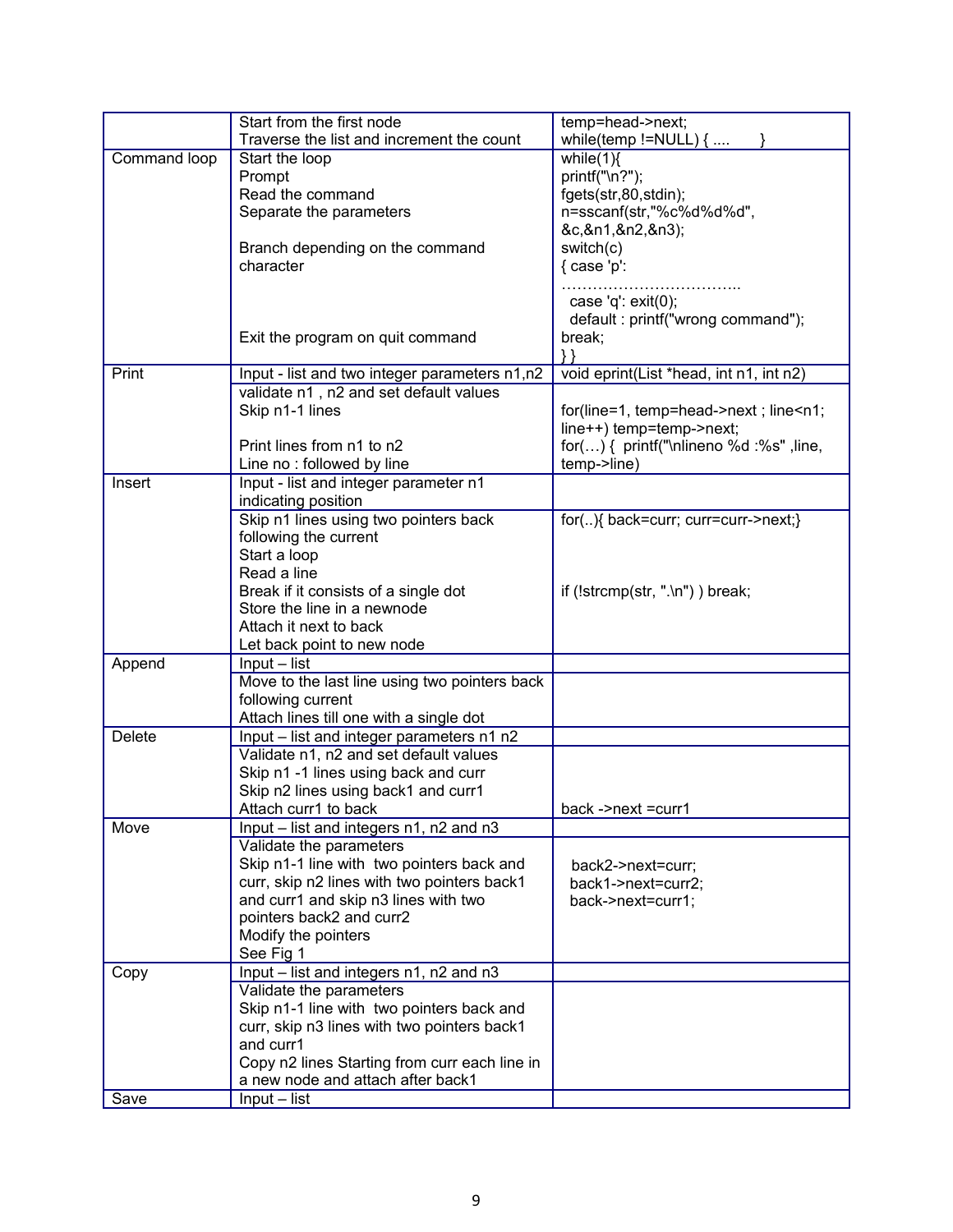|                 | Prompt "Filename :" to accept filename if it  |                                                                                                                        |  |
|-----------------|-----------------------------------------------|------------------------------------------------------------------------------------------------------------------------|--|
|                 | is empty If given file name is already exists |                                                                                                                        |  |
|                 | check whether to overwrite this existing file | if((fp=fopen(name, "w"))!=NULL) {<br>while(temp != $NULL$ ) { fputs(temp-<br>$\text{Plane}, \text{fp}; \dots \dots \}$ |  |
|                 | contents (Yes/ No). If Yes then               |                                                                                                                        |  |
|                 | Open the file in write mode                   |                                                                                                                        |  |
|                 | Put every line from the list into the file    |                                                                                                                        |  |
| Find            | Input - list and range given by n1 and n2     |                                                                                                                        |  |
|                 | Prompt "Pattern : " to accept the pattern     |                                                                                                                        |  |
| Skip n1=1 lines |                                               |                                                                                                                        |  |
|                 | Traverse up to n2 lines                       |                                                                                                                        |  |
|                 | Print the line If it contains the pattern     |                                                                                                                        |  |
| Help            | No parameters                                 |                                                                                                                        |  |
|                 | Display the list of commands with syntax      |                                                                                                                        |  |
|                 | description and examples                      |                                                                                                                        |  |



#### Slot 1

i) Answer the following questions after carefully reading the description and program structure.

\_\_\_\_\_\_\_\_\_\_\_\_\_\_\_\_\_\_\_\_\_\_\_\_\_\_\_\_\_\_\_\_\_\_\_\_\_\_\_\_\_\_\_\_\_\_\_\_\_\_\_\_\_\_\_\_\_\_\_\_\_

\_\_\_\_\_\_\_\_\_\_\_\_\_\_\_\_\_\_\_\_\_\_\_\_\_\_\_\_\_\_\_\_\_\_\_\_\_\_\_\_\_\_\_\_\_\_\_\_\_\_\_\_\_\_\_\_\_\_\_\_\_\_

\_\_\_\_\_\_\_\_\_\_\_\_\_\_\_\_\_\_\_\_\_\_\_\_\_\_\_\_\_\_\_\_\_\_\_\_\_\_\_\_\_\_\_\_\_\_\_\_\_\_\_\_\_\_\_\_\_\_\_\_\_\_

\_\_\_\_\_\_\_\_\_\_\_\_\_\_\_\_\_\_\_\_\_\_\_\_\_\_\_\_\_\_\_\_\_\_\_\_\_\_\_\_\_\_\_\_\_\_\_\_\_\_\_\_\_\_\_\_\_\_\_\_\_\_\_\_\_

\_\_\_\_\_\_\_\_\_\_\_\_\_\_\_\_\_\_\_\_\_\_\_\_\_\_\_\_\_\_\_\_\_\_\_\_\_\_\_\_\_\_\_\_\_\_\_\_\_\_\_\_\_\_\_\_\_\_\_\_\_\_\_\_\_\_\_

\_\_\_\_\_\_\_\_\_\_\_\_\_\_\_\_\_\_\_\_\_\_\_\_\_\_\_\_\_\_\_\_\_\_\_\_\_\_\_\_\_\_\_\_\_\_\_\_\_\_\_\_\_\_\_\_\_\_\_\_\_\_\_\_\_\_

- a) How main function is declared in case of command line program?
- b) What are the two modes of the editor?
- c) What data structure is appropriate for the edit buffer? Why?
- d) What command will print all lines in the file?
- e) What command will print nth line? What will print last line?
- f) What will command 'd 5' will do? What effect 'd' command will have?

ii) Partially implement a command line program for a line editor. Implement the following functionalities

a) The program accepts the filename and prints the number of lines in the file and prompts for the command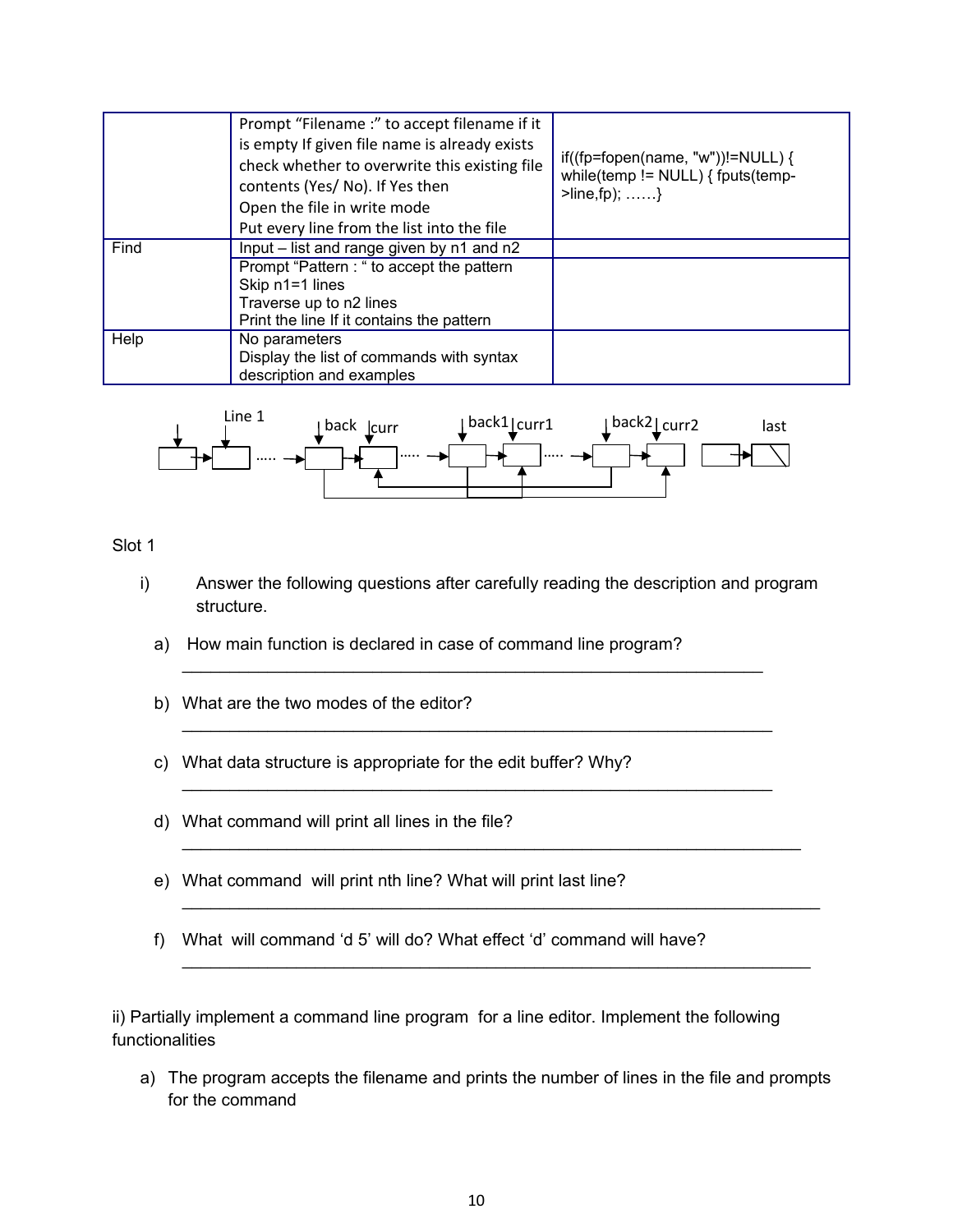- b) Implement the print command
- c) Implement the insert command
- d) Implement the save command

#### **Assignment Evaluation**

| <b>Signature of the Instructor</b> | <b>Date of Completion</b> |                     |  |
|------------------------------------|---------------------------|---------------------|--|
| 3: Needs Improvement []            | 4: Complete []            | 5: Well Done []     |  |
| 0: Not Done $[$ ]                  | 1: Incomplete []          | 2: Late Complete [] |  |

#### Slot 2

#### i) Extend the line editor

- a) Implement the delete command
- b) Implement the move command
- c) Implement the copy command
- d) Implement the find command

#### **Assignment Evaluation**

| <b>Signature of the Instructor</b> | <b>Date of Completion</b> |                     |
|------------------------------------|---------------------------|---------------------|
| 3: Needs Improvement []            | 4: Complete []            | 5: Well Done []     |
| 0: Not Done $\lceil \cdot \rceil$  | 1: Incomplete $[1]$       | 2: Late Complete [] |

Slot 3 (Optional)

i) Implement the help command

ii) Change the data structure to a doubly linked list. The print command 'p m n ' is now valid if m > n and also if m < n, wherein it prints lines backwards from m to n. Modify the print command accordingly

#### **Assignment Evaluation**

| <b>Signature of the Instructor</b> | <b>Date of Completion</b> |                     |
|------------------------------------|---------------------------|---------------------|
| 3: Needs Improvement []            | 4: Complete []            | 5: Well Done []     |
| $0:$ Not Done []                   | 1: Incomplete $[1]$       | 2: Late Complete [] |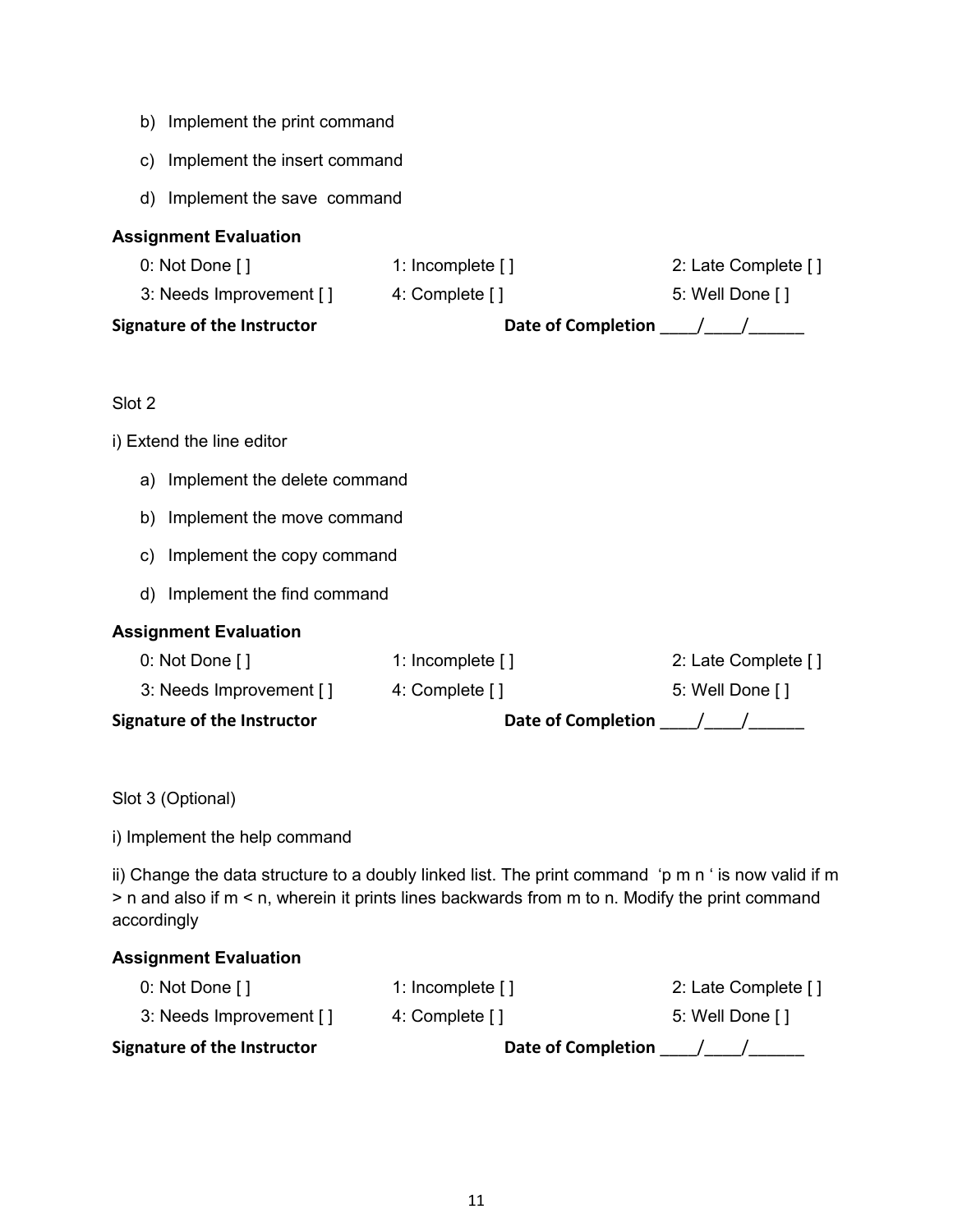#### **Assignment 2 : SMAC0 simulator**

Software Description – A simple instruction Computer(SMAC0) is a hypothetical machine with a small but effective instruction set that can be used to illustrate the design of simple software processors involved in development of programs such as Assembler, Macro processor etc. The machine will incorporate the most commonly encountered hardware features and concepts, while avoiding irrelevant complexities.

 A simulator program is required that simulates the function of simple instruction computer such as fetching an instruction, decoding and executing it.

The hypothetical Simple machine (SMAC0) has following features.

Memory – Memory consist of 6 digit words (decimal). Total size of memory is 1000 words (10<sup>3</sup>) indicates the address size is 3 digits ( address ranges from 0 to 999).

**Registers –** There are in all six registers four general purpose registers AREG, BREG, CREG and DREG numbered 1,2,3 and 4.

A program counter (PC) storing the address of the next instruction to be fetched and a status register storing condition codes. There are SIX condition codes LT, LE, EQ, GT , GE and ANY numbered 0,1,2,3,4 and 5. Each bit in the status register can be set to 1

**Data Format** – Supports only six digit integer data stored in decimal form.

**Instruction Format** – It has single instruction format. Each instruction is of six digit length. The opcode, register operand and memory operand occupy 2, 1 and 3 digits in that order



#### **Instruction Set**

| Opcode | Mnemonic     | Instruction                            | Operands        |
|--------|--------------|----------------------------------------|-----------------|
| 00     | <b>STOP</b>  | Stop or Halt execution                 | Operands unused |
| 01     | <b>ADD</b>   | Add memory operand to register operand | Register and    |
|        |              |                                        | memory operand  |
| 02     | <b>SUB</b>   | Subtract memory operand from register  | Register and    |
|        |              | operand                                | memory operand  |
| 03     | <b>MULT</b>  | Multiply memory operand to register    | Register and    |
|        |              | operand                                | memory operand  |
| 08     | <b>DIV</b>   | Divide register operand by memory      | Register and    |
|        |              | operand                                | memory operand  |
| 04     | <b>MOVER</b> | Move memory operand contents to        | Register and    |
|        |              | register operand                       | memory operand  |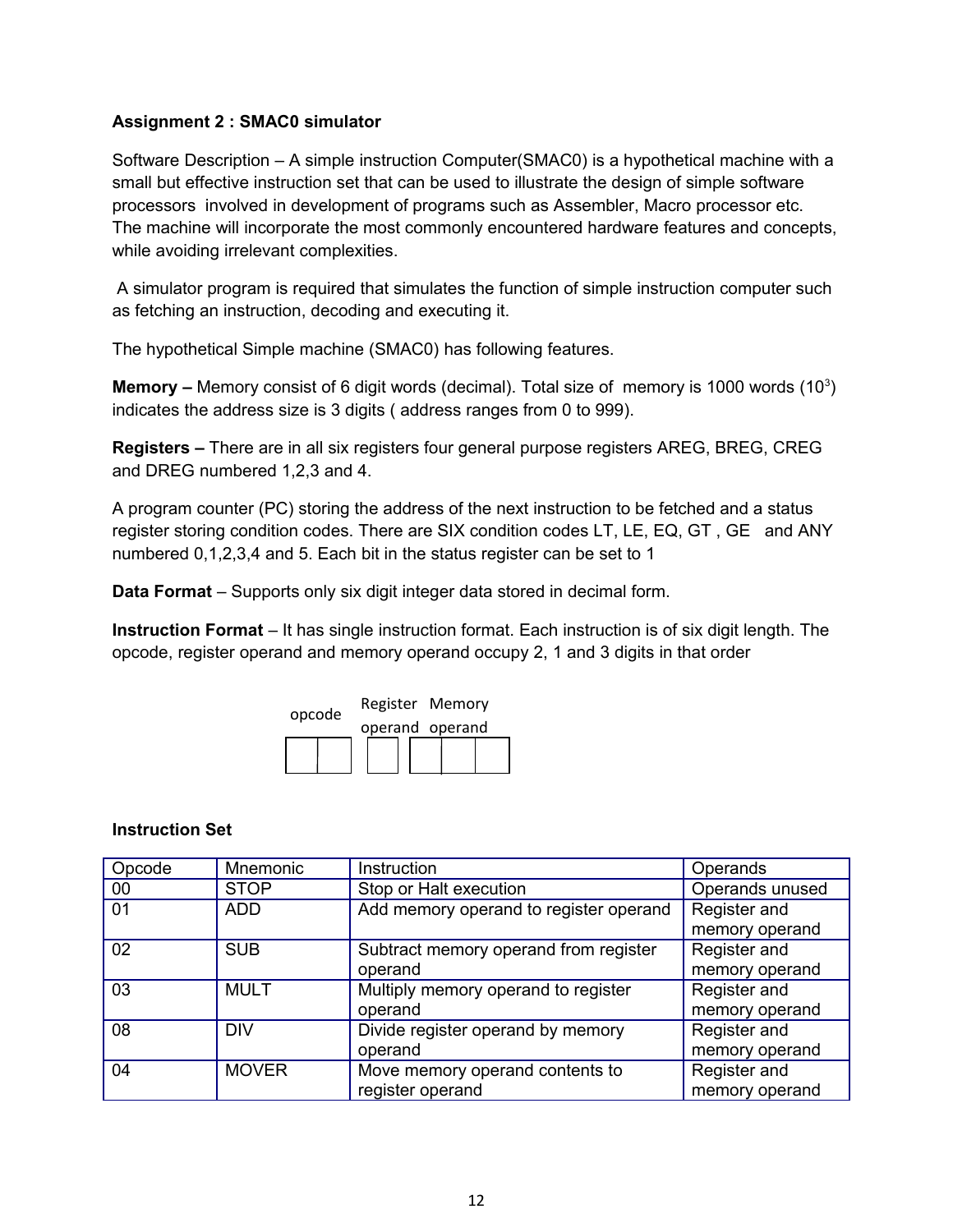| 05 | <b>MOVEM</b> | Move register operand contents to         | Register and   |
|----|--------------|-------------------------------------------|----------------|
|    |              | memory                                    | memory operand |
| 06 | <b>COMP</b>  | Compare register and memory operands      | Register and   |
|    |              | to set condition code appropriately       | memory operand |
| 07 | <b>BC</b>    | Branch to second operand depending on     | Register and   |
|    |              | condition code specified as first operand | memory operand |
| 09 | <b>READ</b>  | Read into memory operand                  | Only memory    |
|    |              |                                           | operand        |
| 10 | <b>PRINT</b> | Print contents of memory Operand          | Only memory    |
|    |              |                                           | operand        |

| Condition code | Mnemonic | Description              |
|----------------|----------|--------------------------|
|                |          | Less than                |
|                |          | Less than or equal to    |
|                | EQ       | Equal to                 |
|                | GT       | Greater than             |
|                | GЕ       | Greater than or equal to |
|                | ANY      | Unconditional            |

It should be possible to load program from file into memory at specified location. File contains program as sequence of lines, each line containing address followed by content indicating the instruction to be stored at that address. The file ends with –1 followed by starting address indicating physical end of file.

| Simple program to add two numbers |          |                                                                 |  |
|-----------------------------------|----------|-----------------------------------------------------------------|--|
| address                           | Content  | Description                                                     |  |
| 100                               | 090107   | Read into 107 <sup>th</sup> memory address                      |  |
| 101                               | 090108   | Read into 108 <sup>th</sup> memory address                      |  |
| 102                               | 041107   | Move contents of 107 <sup>th</sup> memory address to register 1 |  |
| 103                               | 011108   | Add contents of 108 <sup>th</sup> memory address to register 1  |  |
| 104                               | 051109   | Move contents of register 1 to memory address 109               |  |
| 105                               | 100109   | Output contents of 109 <sup>th</sup> memory address             |  |
| 106                               | 000000   | Halt - logical end of the program                               |  |
| 107                               | 0        | Address to be used for first integer                            |  |
| 108                               | $\Omega$ | Address to be used for second integer                           |  |
| 109                               | 0        | Address to be used for result                                   |  |

The above program should be stored in a file sum.sm as follows

| 100 90107  |
|------------|
| 101 90108  |
| 102 41107  |
| 103 11108  |
| 104 51109  |
| 105 100109 |
|            |
| 100        |
|            |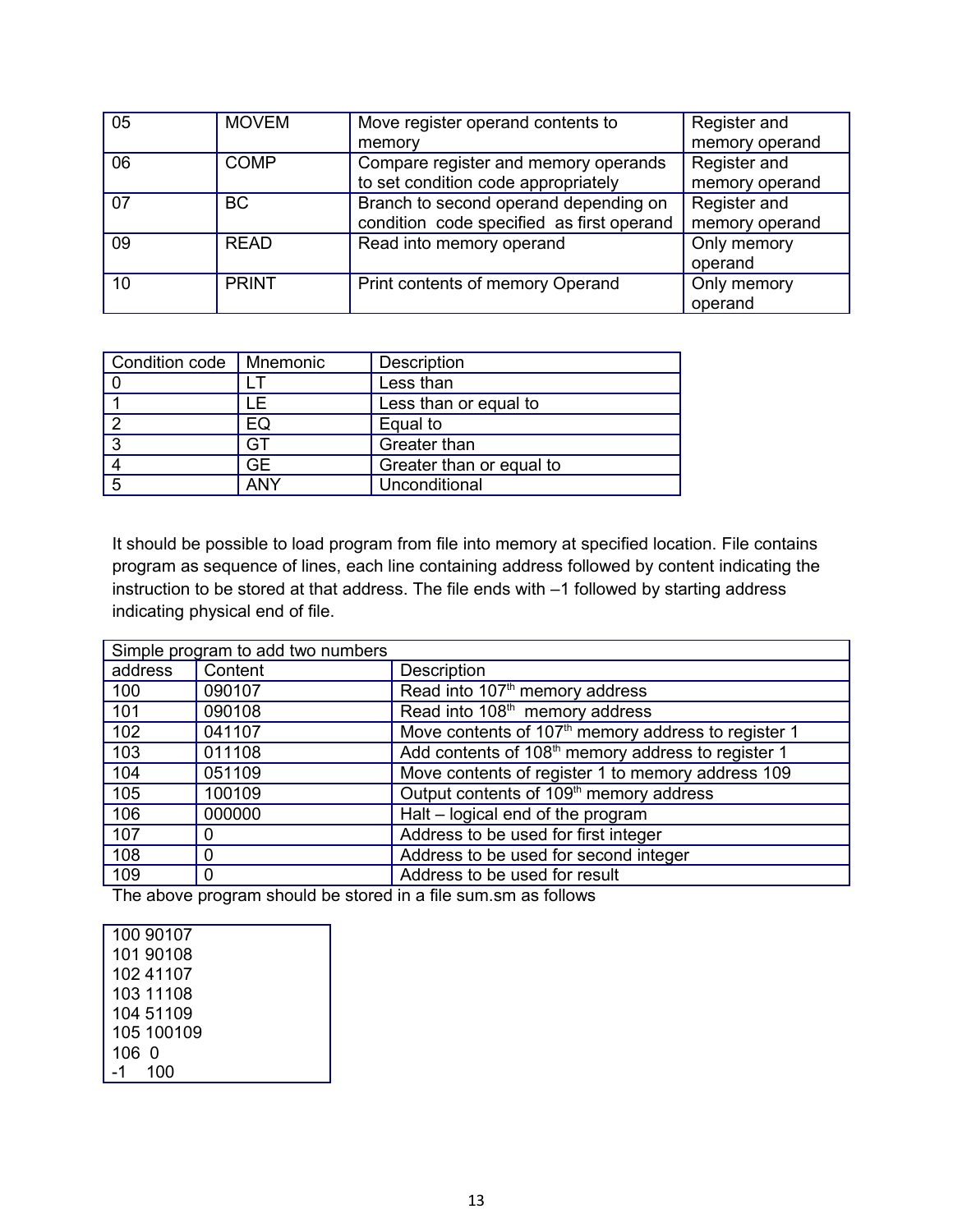Similarily the program for printing factorial of the number read is given below. Store it in a file fact.sm.

| 100 090113 |  |  |  |
|------------|--|--|--|
| 101 041113 |  |  |  |
| 102 042112 |  |  |  |
| 103 061112 |  |  |  |
| 104 071109 |  |  |  |
| 105 032113 |  |  |  |
| 106 021112 |  |  |  |
| 107 051113 |  |  |  |
| 108 075103 |  |  |  |
| 109 052114 |  |  |  |
| 110 100114 |  |  |  |
| 1110       |  |  |  |
| 1121       |  |  |  |
| $-1100$    |  |  |  |
|            |  |  |  |

The simulator program should be menu driven supporting.

Load – loading the program into memory from the file after accepting filename.

Print – print the content of loaded program

Accept – accept the program as string of address content pairs

Run – execute the program

Trace – execute statement by statement displaying contents of all the registers

Quit – quits the program

The menu should look like

| 1: | Load                                              |
|----|---------------------------------------------------|
| 2: | Print                                             |
| 3: | Accept                                            |
| 4: | Run                                               |
| 5: | Trace                                             |
| 6: | Quit                                              |
|    | Choose option by specifying corresponding integer |
|    |                                                   |

**Data Structure Design** – The SMAC0 machine has memory and a set of registers. Appropriate data structures need to be chosen to represent each one of themor. Simulator program also need to store the last valid address in the physical file.

| <sup>1</sup> Component | Description                                                          | 'C' code |
|------------------------|----------------------------------------------------------------------|----------|
| Memory                 | An array of 1000 words each can   int mem[1000];<br>store an integer |          |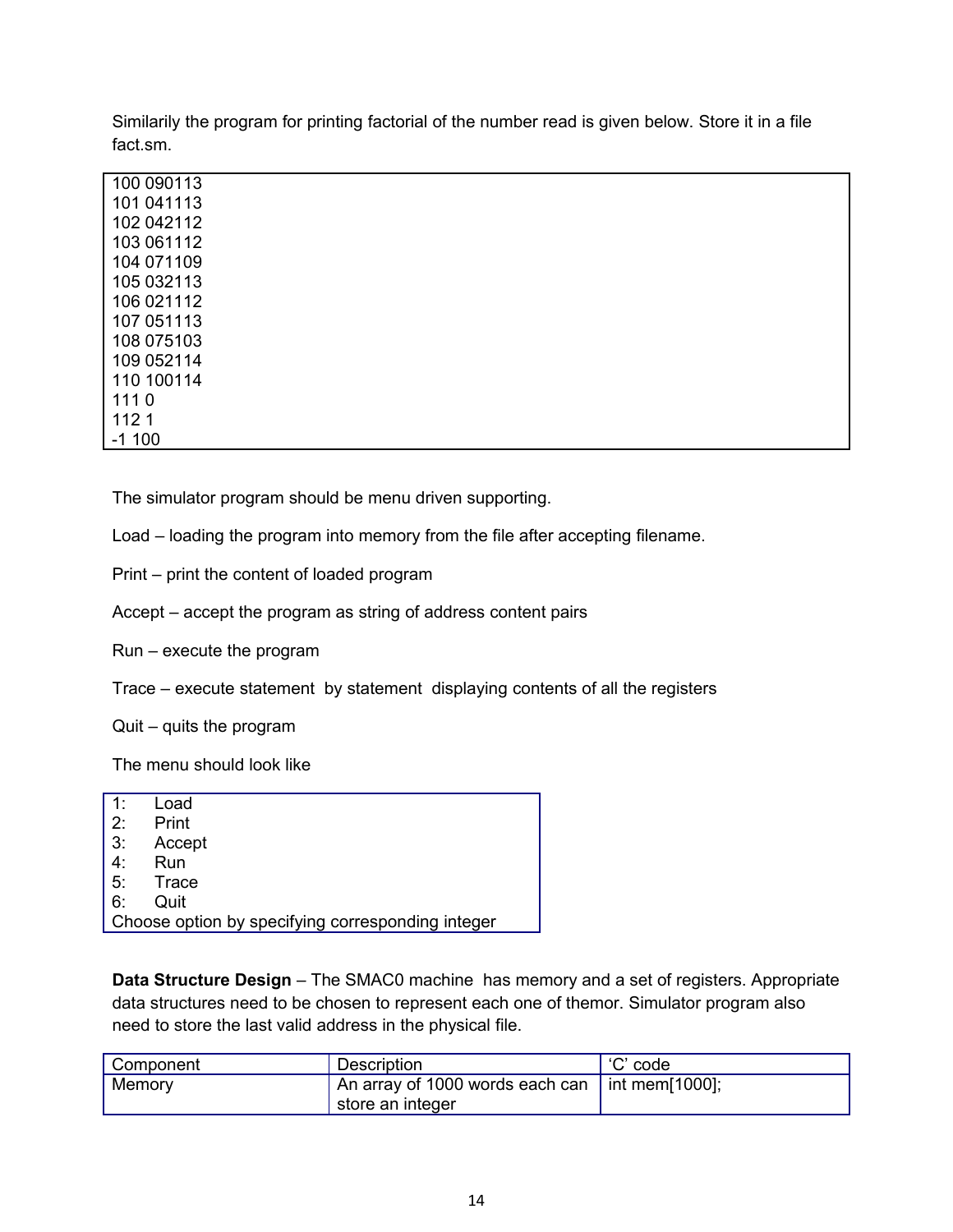| <b>Program Counter</b>         | An integer indicating the address<br>of instruction                                                     | int pc;                  |
|--------------------------------|---------------------------------------------------------------------------------------------------------|--------------------------|
| General Purpose registers      | Four general purpose registers<br>numbered 1, 2, 3 and 4                                                | int reg $[4]$ ;          |
| <b>Condition Code register</b> | A single integer with each bit<br>representing a condition code<br>or<br>An array of six registers each | int cc;<br>int $cc[6]$ ; |
|                                | storing condition code separately                                                                       |                          |
| Last address                   | An integer indicating last valid<br>address in physical file                                            | $int$ $Ic$ ;             |

**Control structure** – The design is modular. The main module provides the menu options and allows one to choose the appropriate option.



**Procedural Design** – The following table explains the input , algorithm and provides some implementation hints

| Procedure       | Description                       | <b>Programming Hints</b>                     |
|-----------------|-----------------------------------|----------------------------------------------|
| Simulator(main) | In a loop                         | do -                                         |
|                 | Print options                     | printoptions();                              |
|                 | Read an option                    | scanf("%d",&option);                         |
|                 | Branch depending on option        | switch(option){case 1:                       |
|                 |                                   | while(option!=6)                             |
| Load            | Accept the filename               |                                              |
|                 | Open the file for reading         | fscanf(fp, "%d%d", &address, &content);      |
|                 | Read from the file                | if $(address==-1)$ pc= content;              |
|                 |                                   | else { $lc =$ address; mem[address]=content; |
| Print           | Print from contents from pc to lc | $for(i = pc; i < =  c; i++)$                 |
| Run             | Input - start address             | void execute(int pc)                         |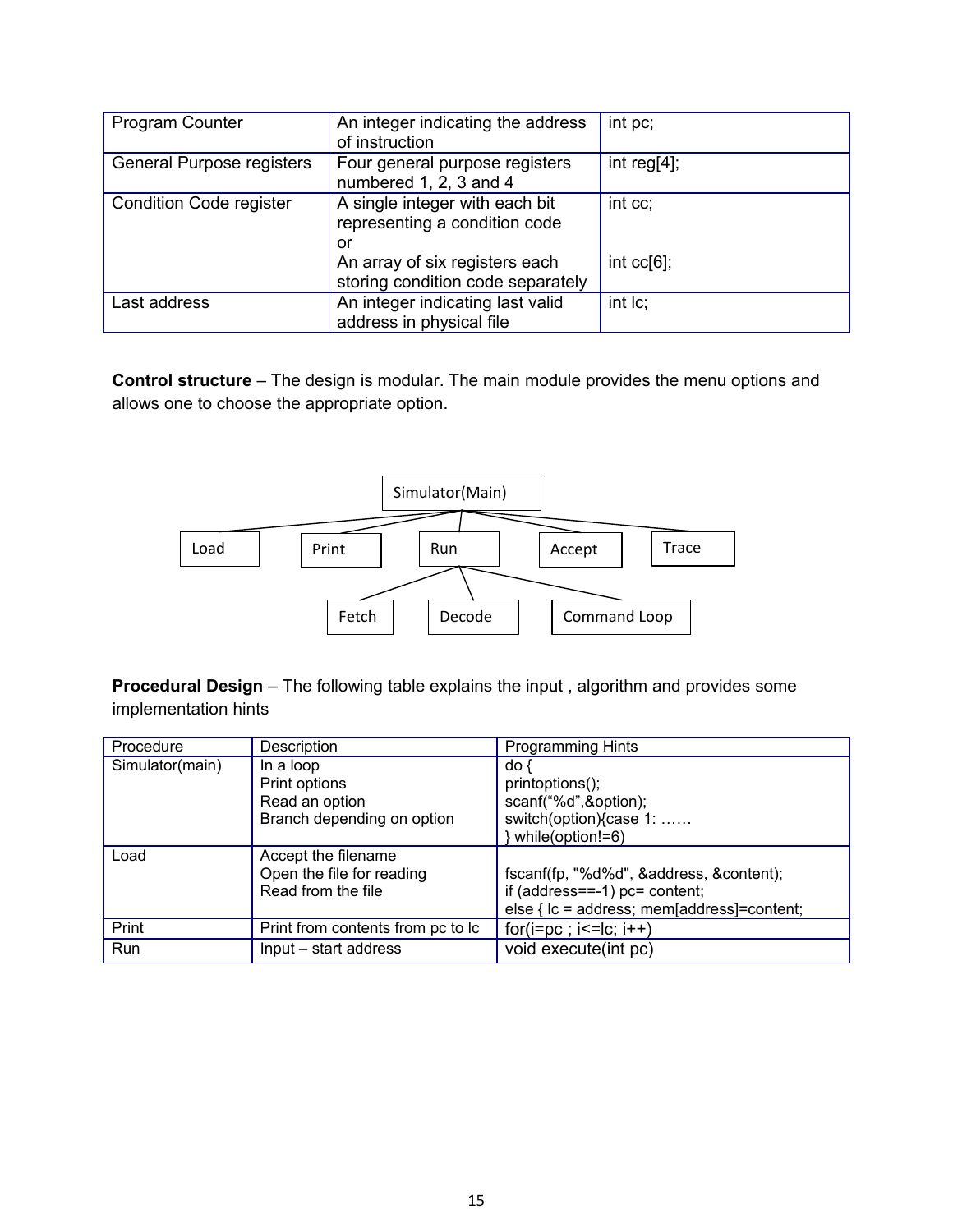|                                 | mem[pc] // contains the instruction                                                                                                                                                                                                                                                                                                                                             |
|---------------------------------|---------------------------------------------------------------------------------------------------------------------------------------------------------------------------------------------------------------------------------------------------------------------------------------------------------------------------------------------------------------------------------|
|                                 | opcode=mem[pc]/10000;                                                                                                                                                                                                                                                                                                                                                           |
|                                 | // separate register and memory operand                                                                                                                                                                                                                                                                                                                                         |
|                                 |                                                                                                                                                                                                                                                                                                                                                                                 |
|                                 |                                                                                                                                                                                                                                                                                                                                                                                 |
|                                 | Switch(opcde){                                                                                                                                                                                                                                                                                                                                                                  |
|                                 | case 1: reg[regop]+=mem[memop];pc++;break;                                                                                                                                                                                                                                                                                                                                      |
|                                 |                                                                                                                                                                                                                                                                                                                                                                                 |
|                                 |                                                                                                                                                                                                                                                                                                                                                                                 |
|                                 | case 4 : reg[regop]=mem[operand];pc++;break;                                                                                                                                                                                                                                                                                                                                    |
|                                 |                                                                                                                                                                                                                                                                                                                                                                                 |
|                                 |                                                                                                                                                                                                                                                                                                                                                                                 |
|                                 |                                                                                                                                                                                                                                                                                                                                                                                 |
|                                 | case 6: for(i=0;i<6;i++) cc[i]=0;                                                                                                                                                                                                                                                                                                                                               |
|                                 | if ( $reg[regop] < mem[operand])$ $cc[0]=1;$                                                                                                                                                                                                                                                                                                                                    |
| operand with register operand   |                                                                                                                                                                                                                                                                                                                                                                                 |
| and set the condition code      | if ( $reg[regop]$ = mem[operand]) $cc[4]=1$ ;                                                                                                                                                                                                                                                                                                                                   |
|                                 | pc++; break;                                                                                                                                                                                                                                                                                                                                                                    |
|                                 |                                                                                                                                                                                                                                                                                                                                                                                 |
| If opcode is 7 take the jump to | if( $(cc[regop] == 1)  (regop == 5))$                                                                                                                                                                                                                                                                                                                                           |
| memory operand if condition     | pc=operand; else pc++; break;                                                                                                                                                                                                                                                                                                                                                   |
| code matches                    |                                                                                                                                                                                                                                                                                                                                                                                 |
| If opcode is 9 read into memory | printf(" give the contents");                                                                                                                                                                                                                                                                                                                                                   |
| operand                         | scanf("%d", &mem[operand]); pc++; break;                                                                                                                                                                                                                                                                                                                                        |
| Accept address and content till |                                                                                                                                                                                                                                                                                                                                                                                 |
| address equals -1 and store     |                                                                                                                                                                                                                                                                                                                                                                                 |
| them in memory                  |                                                                                                                                                                                                                                                                                                                                                                                 |
|                                 |                                                                                                                                                                                                                                                                                                                                                                                 |
| file                            |                                                                                                                                                                                                                                                                                                                                                                                 |
|                                 |                                                                                                                                                                                                                                                                                                                                                                                 |
| Call modified Run function that |                                                                                                                                                                                                                                                                                                                                                                                 |
|                                 |                                                                                                                                                                                                                                                                                                                                                                                 |
| when the trace flag is on       |                                                                                                                                                                                                                                                                                                                                                                                 |
|                                 | Fetch the instruction<br>Decode the instruction<br>While opcode is not zero<br>Depending on opcode take<br>action<br>If opcode is 1 add memory<br>operand to register<br>If opcode is 4 move contents of<br>memory operand to register<br>operand<br>If opcode is 6 compare mem<br>Optionally allow saving them in a<br>Set the trace flag<br>outputs contents of all registers |

#### Slot 1

i) Answer the following questions after carefully reading the description and program structure.

 $\mathcal{L}_\text{max}$  , and the contribution of the contribution of the contribution of the contribution of the contribution of the contribution of the contribution of the contribution of the contribution of the contribution of t

\_\_\_\_\_\_\_\_\_\_\_\_\_\_\_\_\_\_\_\_\_\_\_\_\_\_\_\_\_\_\_\_\_\_\_\_\_\_\_\_\_\_\_\_\_\_\_\_\_\_\_\_\_ \_\_\_\_\_\_\_\_\_\_\_\_\_\_\_\_\_\_\_\_\_\_\_\_\_\_\_\_\_\_\_\_\_\_\_\_\_\_\_\_\_\_\_\_\_\_\_\_\_\_\_\_\_\_

 $\mathcal{L} = \{ \mathcal{L} = \{ \mathcal{L} \mid \mathcal{L} = \{ \mathcal{L} \mid \mathcal{L} = \{ \mathcal{L} \mid \mathcal{L} = \{ \mathcal{L} \mid \mathcal{L} = \{ \mathcal{L} \mid \mathcal{L} = \{ \mathcal{L} \mid \mathcal{L} = \{ \mathcal{L} \mid \mathcal{L} = \{ \mathcal{L} \mid \mathcal{L} = \{ \mathcal{L} \mid \mathcal{L} = \{ \mathcal{L} \mid \mathcal{L} = \{ \mathcal{L} \mid \mathcal{L} = \{ \mathcal{L} \mid \mathcal{L} =$ 

- a) What is the size of memory in Hypothetical Simple Instruction Computer(SMAC0)? How memory will be represented in simulation program?
- b) How many registers are there in SMAC0? How registers are represented in simulation program?
- c) From the contents of the memory at pc, how will you separate opcode, register operand and memory operand?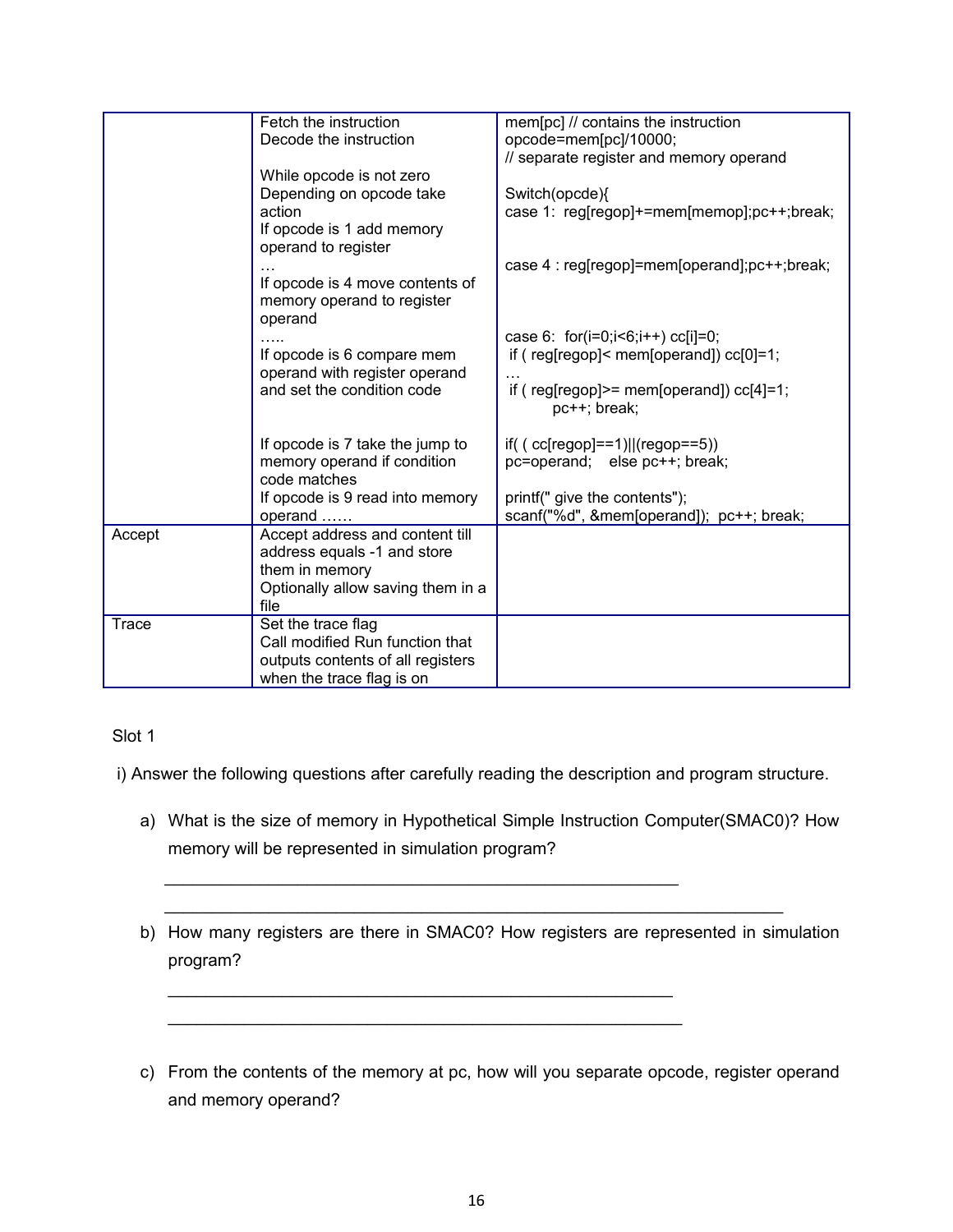ii) Implement a menu driven simulator for hypothetical Simple Instruction Computer that provides the following functionalities

- a) Load Loading of the program from file into memory
- b) Print Printing the program loaded in memory
- c) Run Executing the loaded program

The machine has the basic instruction set comprising of add, mover, movem, read, print and hlt commands as given in Table 1. Create a file sum.sm containing the machine code for sum of two numbers. Test the program using the machine code programs sum.sm.

#### **Assignment Evaluation**

| <b>Signature of the Instructor</b> | <b>Date of Completion</b> |                     |
|------------------------------------|---------------------------|---------------------|
| 3: Needs Improvement []            | 4: Complete []            | 5: Well Done []     |
| 0: Not Done $\lceil \cdot \rceil$  | 1: Incomplete $[1]$       | 2: Late Complete [] |

#### Slot 2

i) Extend the program by adding the following functionalities

- a) Accepting of the program from the user and storing it in file
- b) Trace option that executes the program statement by statement displaying the contents of the registers
- c) Extend the instruction set to include sub, mult, div, comp and bc instruction

ii) Create a file fact.sm containing the machine code for printing factorial of number read.Test the program using the machine code program fact.sm.

#### **Assignment Evaluation**

| <b>Signature of the Instructor</b> | <b>Date of Completion</b> |                     |
|------------------------------------|---------------------------|---------------------|
| 3: Needs Improvement []            | 4: Complete []            | 5: Well Done []     |
| 0: Not Done $\lceil \cdot \rceil$  | 1: Incomplete $[1]$       | 2: Late Complete [] |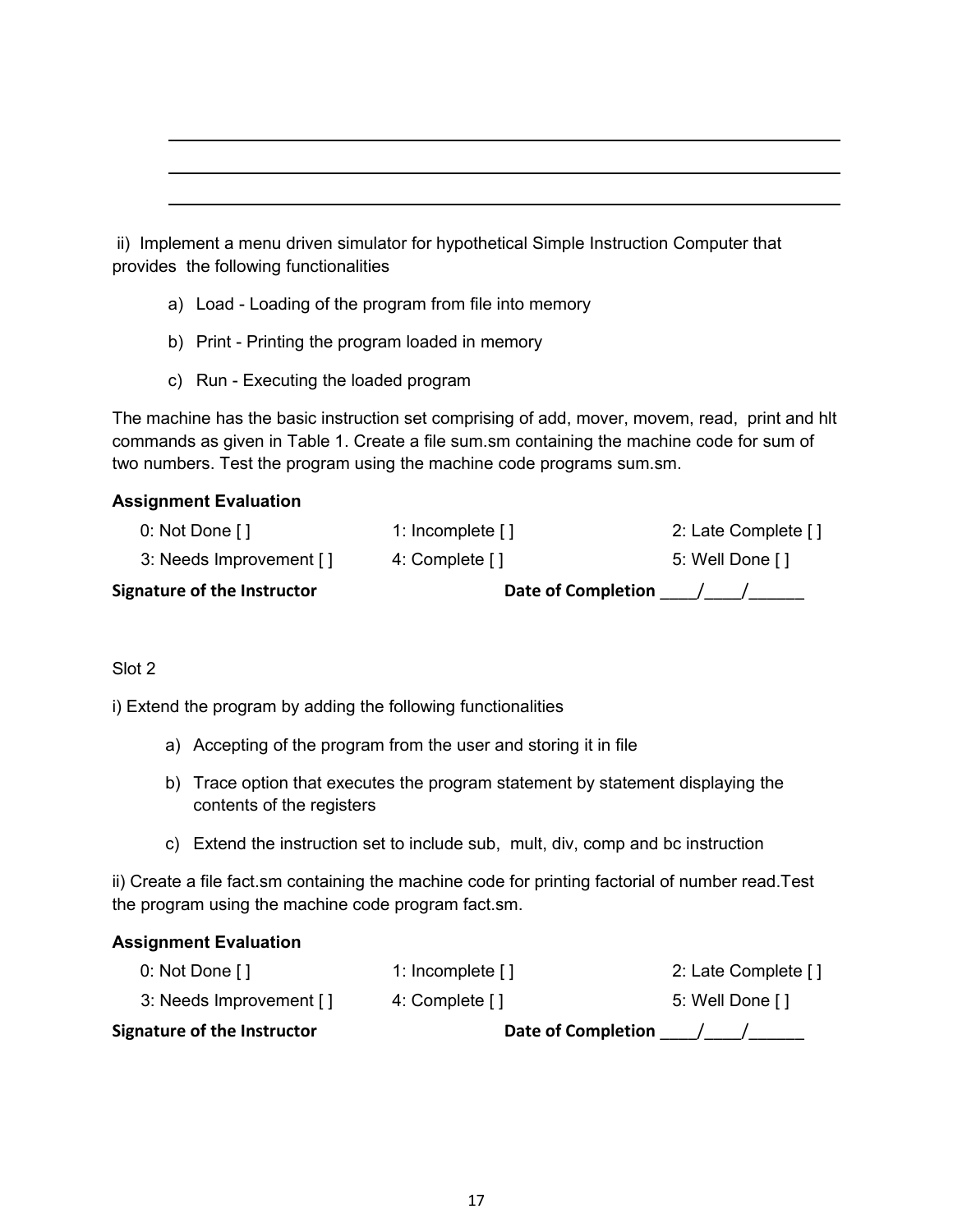| Opcode | <b>Mnemonic</b> | Instruction                         | Operands          |
|--------|-----------------|-------------------------------------|-------------------|
| 11     | <b>SWAP</b>     | Swap the contents of memory and     | Both register and |
|        |                 | register operand                    | memory operand    |
| 12     | <b>INCR</b>     | Increment the contents of register  | Only register     |
|        |                 | operand                             | operand           |
| 13     | <b>DECR</b>     | Decrement the contents of register  | Only register     |
|        |                 | operand                             | operand           |
| 14     | <b>INCM</b>     | Increment the contents of memory    | Only memory       |
|        |                 | operand                             | operand           |
| 15     | <b>DECM</b>     | Decrement the contents of memory    | Only memory       |
|        |                 | operand                             | operand           |
| 16     | <b>ADDM</b>     | Add the contents of register        | Both the operands |
|        |                 | operand to memory operand           |                   |
| 17     | <b>SUBM</b>     | Subtract the contents of register   | Both the operands |
|        |                 | operand from memory operand         |                   |
| 18     | <b>MULTM</b>    | Multiply the contents of memory     | Both the operands |
|        |                 | operand by register operand         |                   |
| 19     | <b>DIVM</b>     | Divide the contents of memory       | Both the operands |
|        |                 | operand by register operand         |                   |
| 20     | <b>PRINTR</b>   | Print the contents of register      | Only register     |
|        |                 | operand                             | operand           |
| 21     | <b>READR</b>    | Read into the register operand      | Only register     |
|        |                 |                                     | operand           |
| 22     | <b>ZEROR</b>    | Initialize register operand to zero | Only register     |
|        |                 |                                     | operand           |
| 23     | <b>ONER</b>     | Initialize register Operand to One  | Only register     |
|        |                 |                                     | operand           |

Slot 3 i) Extend the instruction set further to include the following

ii) Test after converting the following programs to machine code

| Sum of two numbers | Maximum of two numbers  |              | Factorial of number |
|--------------------|-------------------------|--------------|---------------------|
| <b>READR AREG</b>  | <b>READR AREG</b>       |              | <b>ONER BREG</b>    |
| READ A             | READ A                  |              | <b>ONER AREG</b>    |
| ADD AREG A         | COMP AREG A             |              | READ A              |
| <b>PRINTR AREG</b> | BC GENEXT               | <b>AGAIN</b> | <b>COMP AREG A</b>  |
| <b>STOP</b>        | SWAP AREG A             |              | <b>BC GE OUT</b>    |
|                    | <b>NEXT PRINTR AREG</b> |              | <b>MULT BREG A</b>  |
|                    | <b>STOP</b>             |              | DECM A              |
|                    |                         |              | <b>BC ANY AGAIN</b> |
|                    |                         | <b>OUT</b>   | <b>PRINTR BREG</b>  |
|                    |                         |              | <b>STOP</b>         |

#### **Assignment Evaluation**

- 3: Needs Improvement [ ] 4: Complete [ ] 3: Needs Improvement [ ]
- 0: Not Done [] 1: Incomplete [] 2: Late Complete []
	-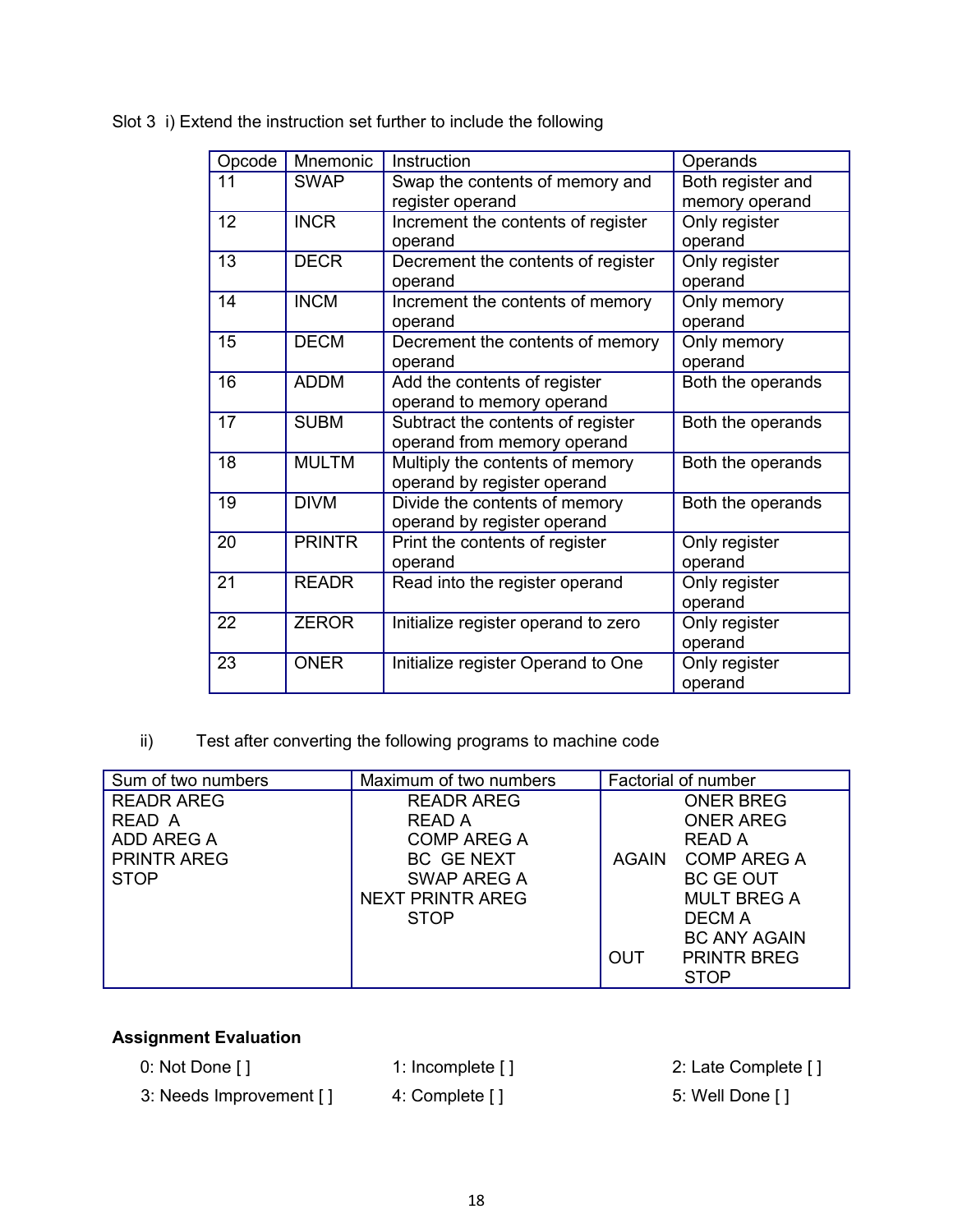Signature of the Instructor **Date of Completion**  $\frac{1}{2}$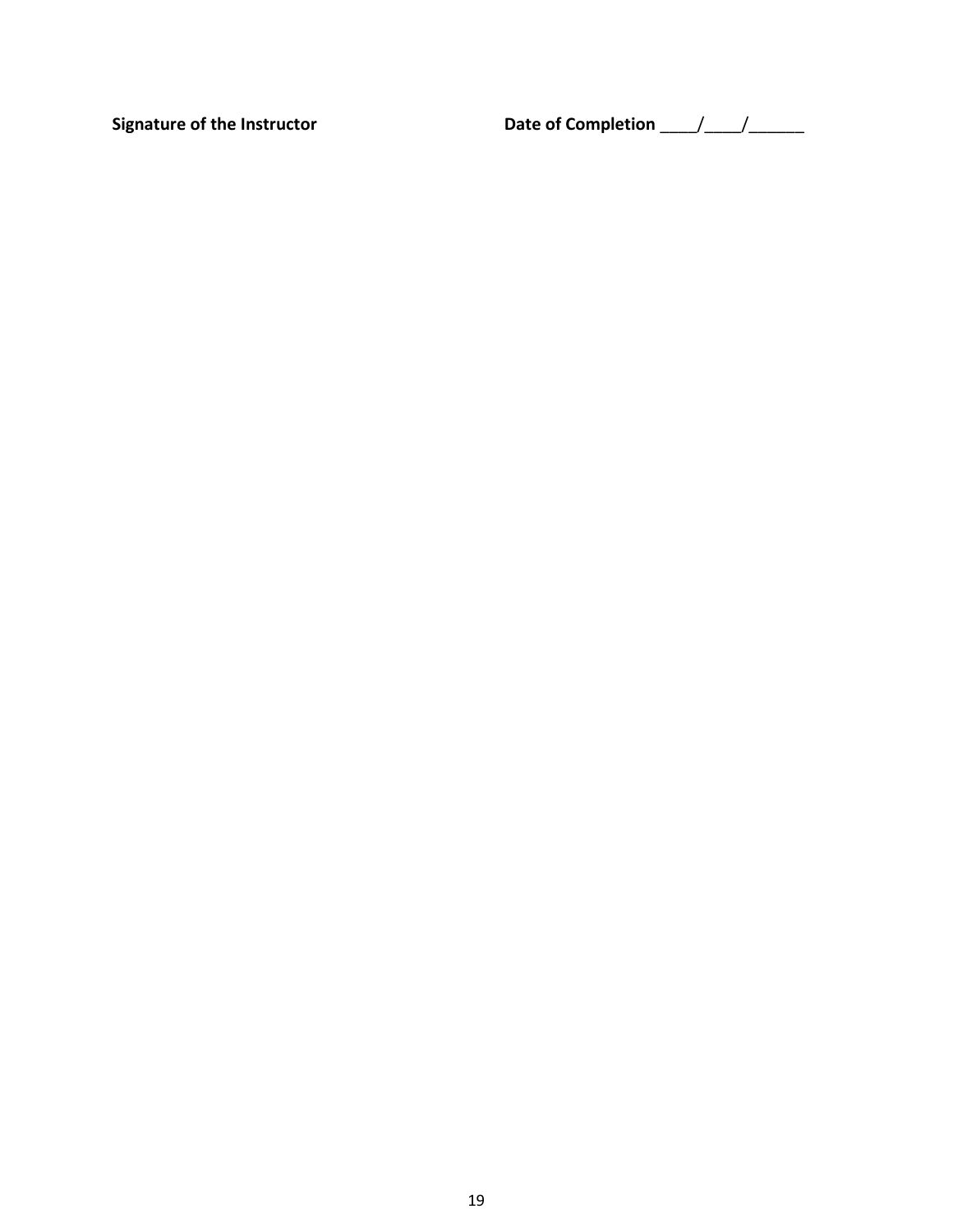#### **Assignment 3 : Assembler**

Software Description – An Assembler is a software processor that takes as input an assembly language program and translates it into machine code if it is error free otherwise provides a list of errors. We will design an assembler for the hypothetical simple Instruction computer and its assembly language.

Apart from imperative statements an assembly language contains Assembler directives and declaration statements. The assembler should be able to handle programs containing assembler directives 'START' and 'END', declaration statements 'DS' and 'DC' and the imperative statements.

The Assembler will have two passes. In the first pass it will generate intermediate code and create symbol table. In the second pass intermediate code will be converted to machine code

**Data Structure Design** – A design of assembler requires several tables such as symbol table, mnemonic table, intermediate code table and error table. Each symbol encountered in source program is added to symbol table Each symbol table entry stores symbol name, address and two flags indicating whether symbol has been used and whether it is defined. When Symbol appears as label, it gets defined and corresponding address gets added to the table. It is used when it appears as an operand. There are three mnemonic tables one for opcodes, the other for general purpose registers and the third for the condition codes. The intermediate code table stores intermediate code for each source line. Each table entry stores address, opcode, register operand number, character which can be 'S' or 'C' indicating Symbol or constant and the value which is index of symbol table entry or actual value in case of constant. The error table stores line number and type of error indicated by error number while error message table contains error messages for each error number. Apart from tables, the assembler uses a pointer 'lc' to the current line being processed. The implements of tables can be static or dynamic.

| Component                | Description                                                                                                  | 'C' code                                       |
|--------------------------|--------------------------------------------------------------------------------------------------------------|------------------------------------------------|
| <b>Mnemonic</b><br>table | Table that stores valid<br>mnemonics and also<br>the index matches the<br>opcode or imperative<br>statements | *mne[15]={"STOP","ADD","DC","START","END"}     |
| Register<br>table        | Table stores register<br>names and index<br>indicates the register<br>number                                 | char *reg[4]={"AREG", "BREG","CREG","DREG"};   |
| Condition<br>Code table  | Table stores condition<br>names and index<br>indicates the condition<br>code                                 | char *cc[6]={"LT","LE","EQ","GT","GE", "ANY"}; |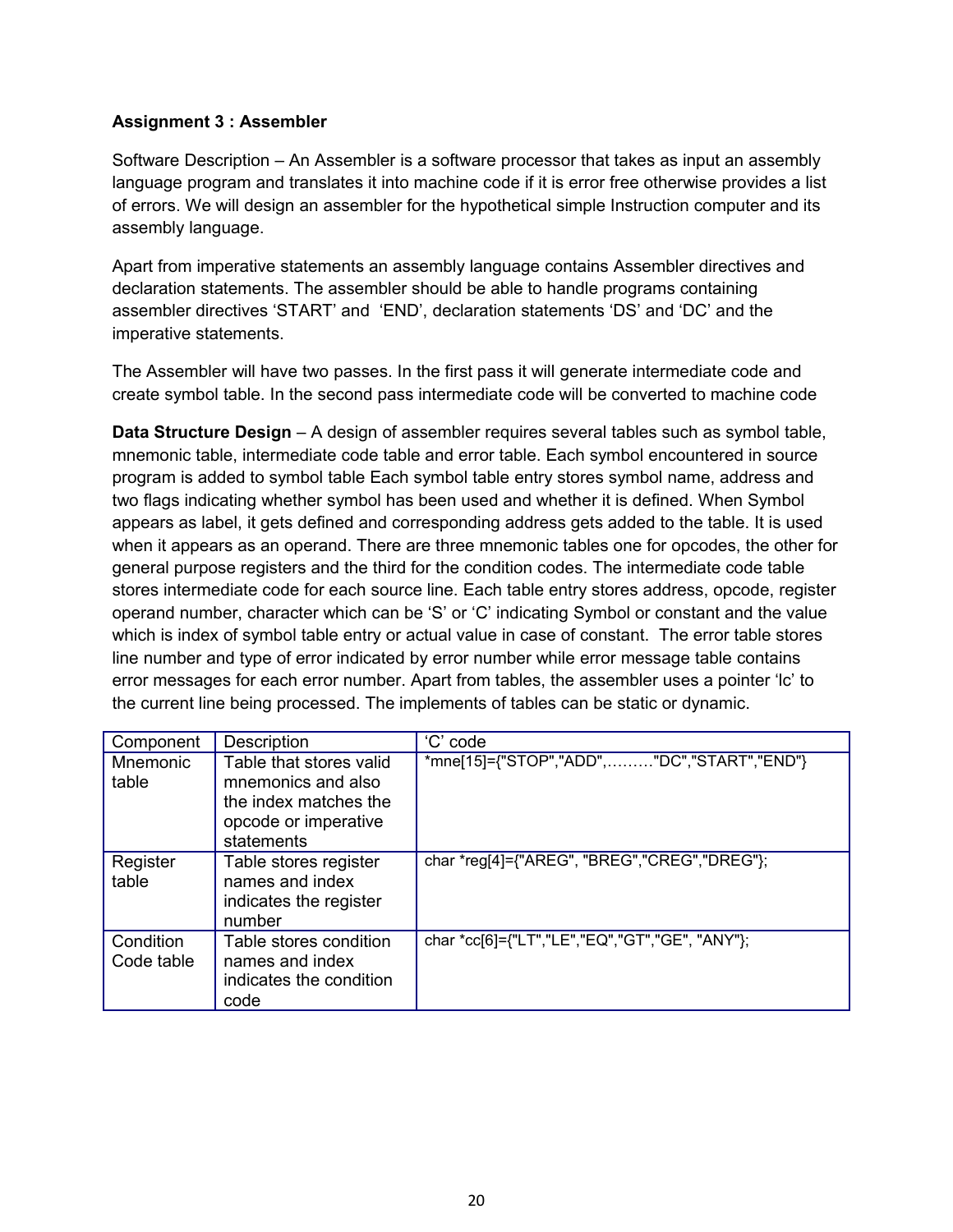| Symbol<br>table             | Each entry in symbol<br>table contains the<br>name, address and<br>flags indicating whether<br>the symbol is used and<br>defined                                  | struct symtab {<br>char symbol[20];<br>int add;<br>int used;<br>int defined;<br>}sym[50];                |
|-----------------------------|-------------------------------------------------------------------------------------------------------------------------------------------------------------------|----------------------------------------------------------------------------------------------------------|
| Intermediat<br>e code table | Each table entry stores<br>address, opcode,<br>register operand<br>number, character<br>which can be 'S' or 'C'<br>indicating Symbol or<br>constant and the value | struct ictab{<br>int address;<br>int opcode;<br>int regop;<br>char optype;<br>int value;<br>$]i c[50]$ ; |
| Error table                 | Each entry contains line<br>number and the error<br>number indicating type<br>of error                                                                            | struct errtab{<br>int lineno;<br>int errno;<br>}err[50];                                                 |
| Error<br>message<br>table   | This table is used for<br>giving different error<br>messages                                                                                                      | char *errmsg[6]={"used but not defined", "invalid<br>opcode","wrong statement format",};                 |

**Control structure** – The assembler is two pass so the main module calls Pass1 followed by Pass2 if there are no errors. The file to be assembled is provided as command line argument.in pass one, every line in source program is separated into label, opcode, register and memory operand. In some cases label is empty while in some cases the operands. Each token is validated so also the statement format and appropriate error is added to error table. The separated tokens are then processed

If label is present it is added to symbol table with appropriate attribute values so also the memory operands. The intermediate code generated for every line is added to Intermediate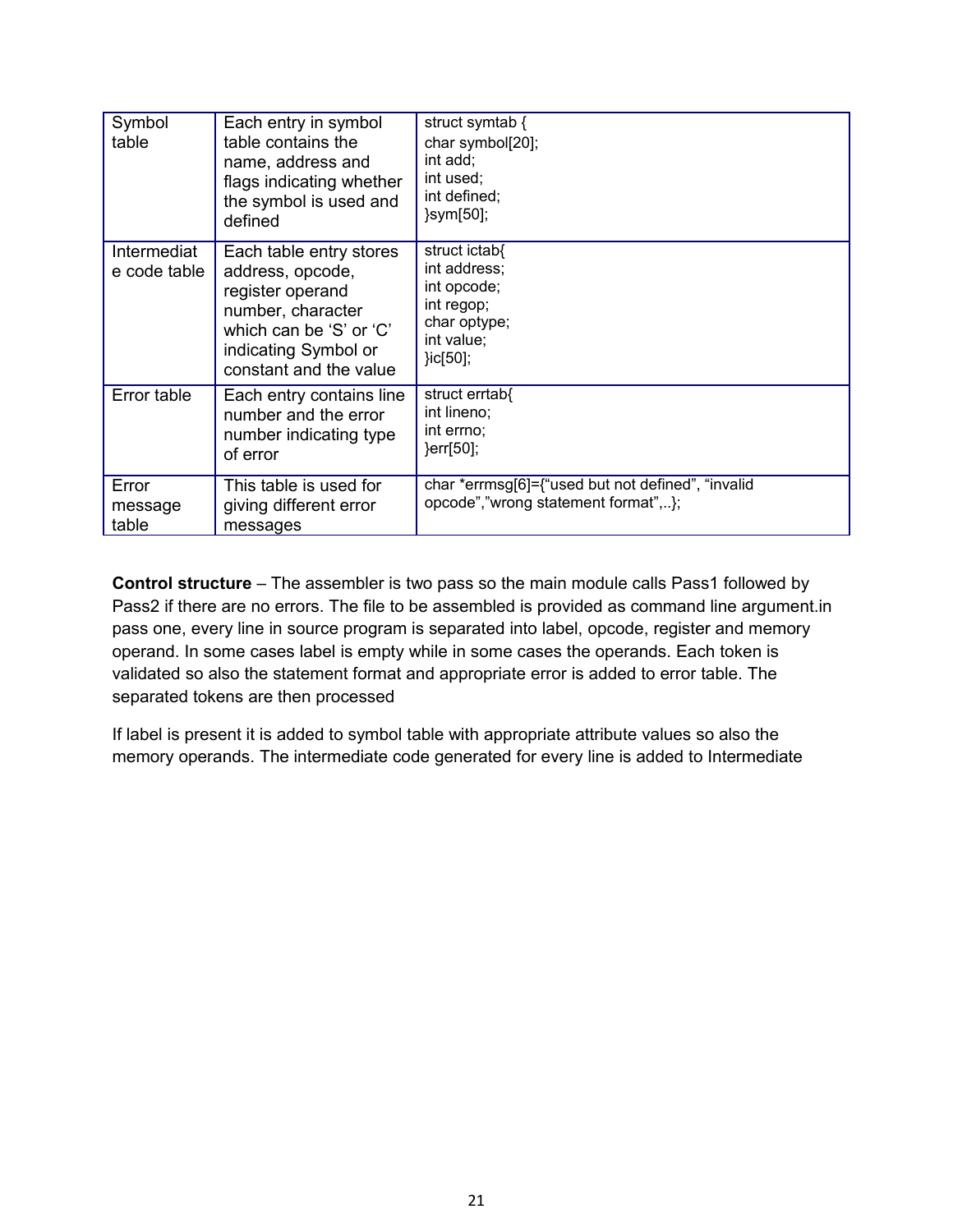code table.



**Procedural Design** – The following table explains the input, algorithm and implementation hints for some of the procedures

| Procedure       | Description                     | <b>Programming Hints</b>            |
|-----------------|---------------------------------|-------------------------------------|
| Assembler(main) | Input - source file as command  |                                     |
|                 | line argument                   |                                     |
|                 | Apply Passone to source program | $If(argc==2)$ passone $(argv[1])$ ; |
|                 | If no errors then apply Passtwo |                                     |
| Passone         | Open the file                   |                                     |
|                 | In a loop                       |                                     |
|                 | Read a source program line      |                                     |
|                 | Separate tokens                 |                                     |
|                 | Process tokens                  |                                     |
| Passtwo         | In a loop                       |                                     |
|                 | Get an entry from IC            |                                     |
|                 | Refer symbol table              |                                     |
|                 |                                 |                                     |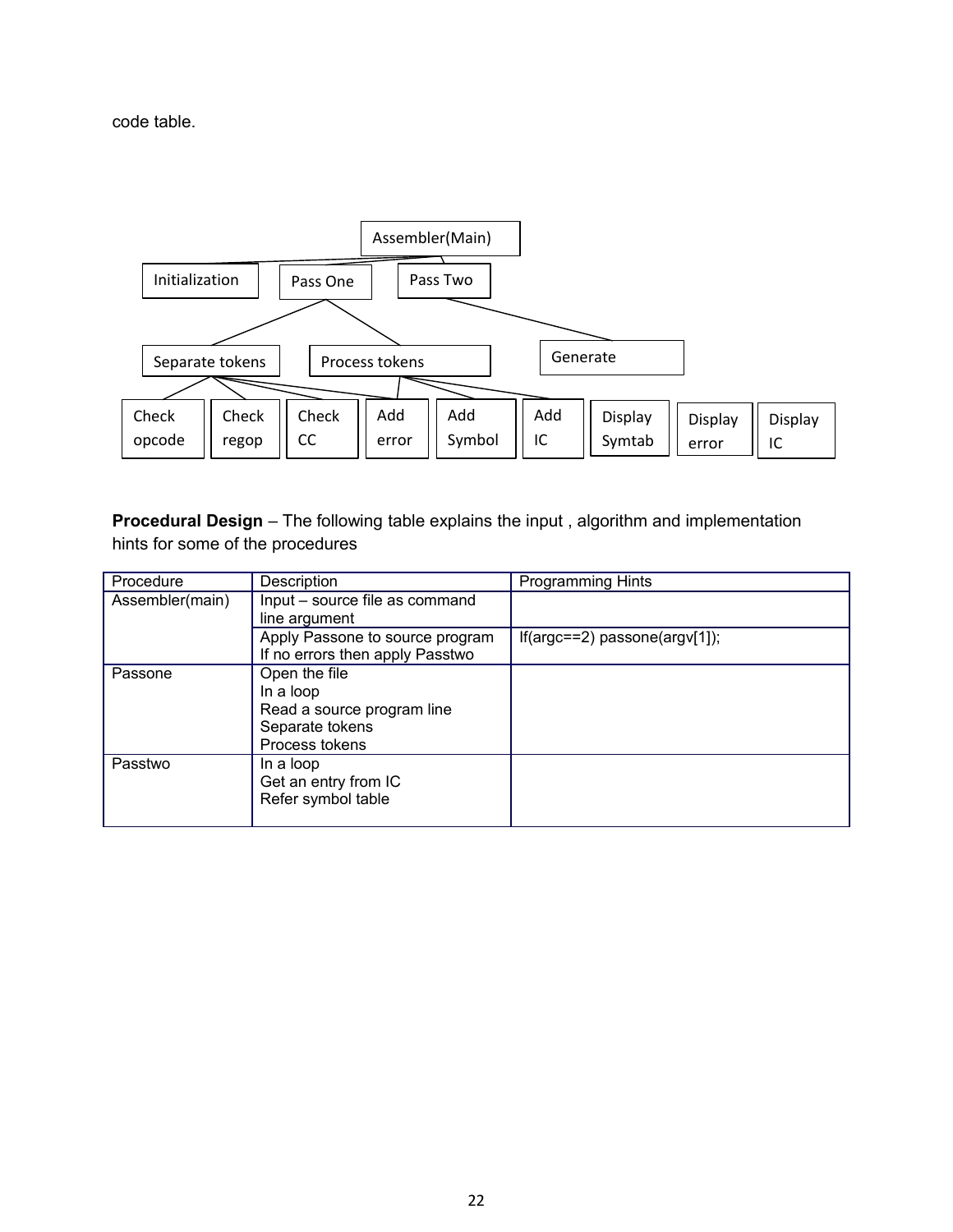| Separate tokens     | Split the input string into strings<br>Check if number of tokens are 4<br>If mnemonic is valid<br>If opcode requires two operands<br>check validity of condition code<br>check validity of register operand<br>copy label, opcode and operands<br>if invalid add error to error table<br>Check if number of tokens are 3<br>Check if mnemonic requires two<br>operands, validate and copy<br>Check if number of tokens are 2<br>handle different possibilities<br>Check if number of tokens are 1<br>It can be END or STOP | n=sscanf(str,"%s%s%s%s", s1,s2,s3,s4);<br>$if(n==4)$<br>{ if((c=checkm(s2))!=-1)<br>if( $c>=1$ && $c == 8$ )<br>adderror(lno,3);}<br>$if(n==3)$<br>{if( $c = 9$ && $c \le 13$ )<br>If $(n == 2)$ {<br>if(n==1) $\{$ |
|---------------------|----------------------------------------------------------------------------------------------------------------------------------------------------------------------------------------------------------------------------------------------------------------------------------------------------------------------------------------------------------------------------------------------------------------------------------------------------------------------------------------------------------------------------|---------------------------------------------------------------------------------------------------------------------------------------------------------------------------------------------------------------------|
| Process tokens      | if label is present<br>add label to symbol table as<br>defined along with Ic<br>if mnemonic is start<br>change Ic<br>if mnemonic is DS<br>modify symbol table and change<br>Ic<br>if mnemonic is DC<br>add appropriate entry IC table<br>if imperative opcode<br>add operand2 to symbol table as<br>used if not present<br>add appropriate entry to IC table                                                                                                                                                               | if(!strcmp(label,""))<br>if ( $opcode==12)$ $lc+=atoi(op2)$ ;<br>if (opcode $==13$ )                                                                                                                                |
| Check opcode        | Check if the mnemonic is present<br>and return the index in the table as<br>opcode else return -1                                                                                                                                                                                                                                                                                                                                                                                                                          | int checkm(char * str)<br>$\{$ int i;<br>for( $i=0$ ; $i<15$ ; $i++$ )<br>if(!strcmp(str,mne[i])) return i;<br>return $-1$ ;                                                                                        |
| Add Sym             | Check if symbol is present and<br>update or add the symbol to<br>symbol table                                                                                                                                                                                                                                                                                                                                                                                                                                              |                                                                                                                                                                                                                     |
| Display Error table | Display logged errors and<br>corresponding error messages                                                                                                                                                                                                                                                                                                                                                                                                                                                                  |                                                                                                                                                                                                                     |

Slot 1 i) Answer the following questions after carefully reading the description and program structure.

- a) What data structures are used by the first pass of assembler?
- b) How mnemonic table will be implemented in C?

\_\_\_\_\_\_\_\_\_\_\_\_\_\_\_\_\_\_\_\_\_\_\_\_\_\_\_\_\_\_\_\_\_\_\_\_\_\_\_\_\_\_\_\_\_\_\_\_\_\_\_\_\_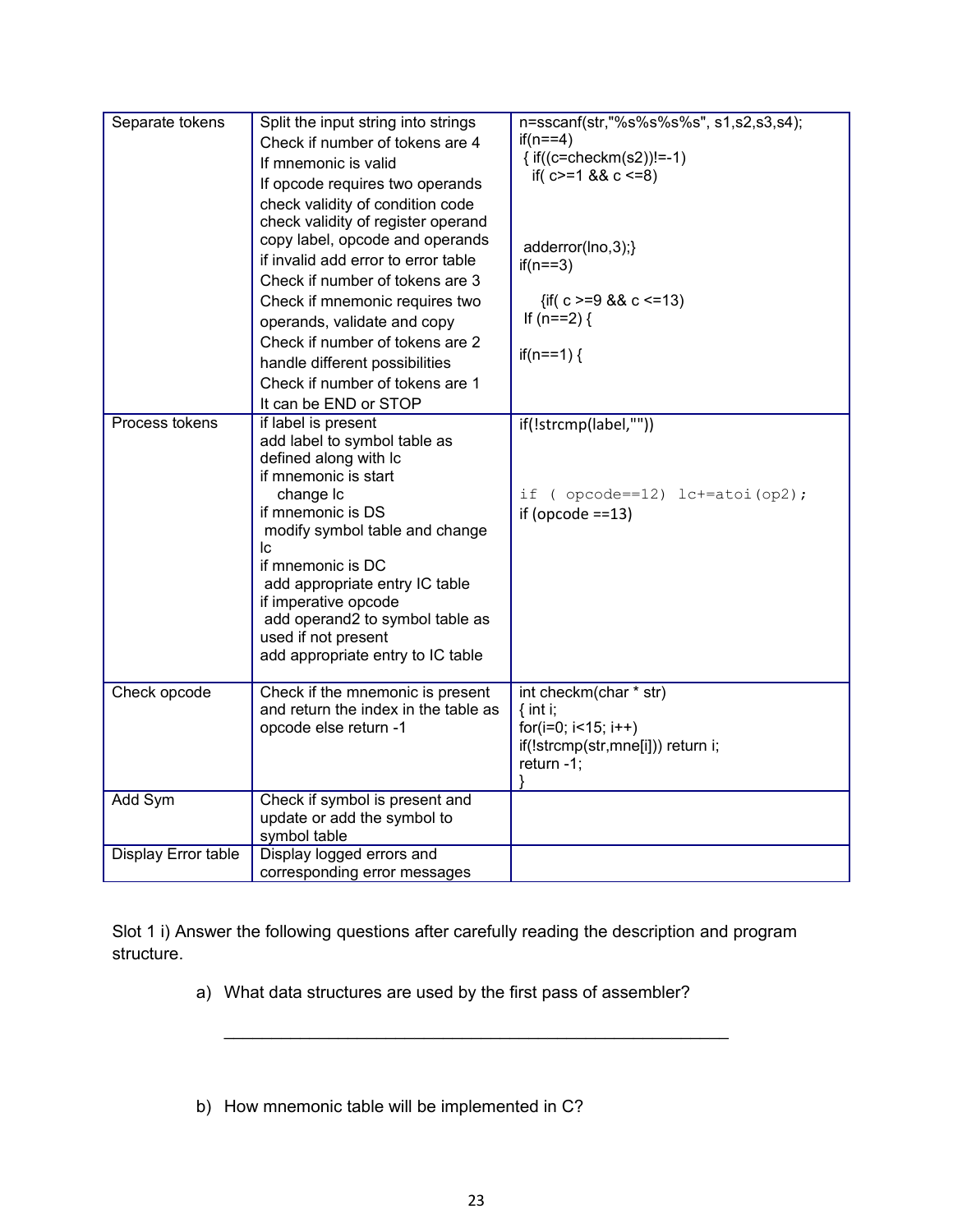c) Give the declaration for Symbol table.

 ii) Implement a Two pass Assembler for hypothetical simple Instruction Computer and its simple assembly language that includes Assembler directives "START" and "END", the declarative statements "DS" and "DC" and imperative statements with mnemonics "STOP" to " "PRINT"

\_\_\_\_\_\_\_\_\_\_\_\_\_\_\_\_\_\_\_\_\_\_\_\_\_\_\_\_\_\_\_\_\_\_\_\_\_\_\_\_\_\_\_\_\_\_\_\_\_\_\_\_\_\_\_\_\_\_\_

\_\_\_\_\_\_\_\_\_\_\_\_\_\_\_\_\_\_\_\_\_\_\_\_\_\_\_\_\_\_\_\_\_\_\_\_\_\_\_\_\_\_\_\_\_\_\_\_\_\_\_\_\_\_\_\_\_\_\_

\_\_\_\_\_\_\_\_\_\_\_\_\_\_\_\_\_\_\_\_\_\_\_\_\_\_\_\_\_\_\_\_\_\_\_\_\_\_\_\_\_\_\_\_\_\_\_\_\_\_\_\_\_\_\_\_\_\_\_

\_\_\_\_\_\_\_\_\_\_\_\_\_\_\_\_\_\_\_\_\_\_\_\_\_\_\_\_\_\_\_\_\_\_\_\_\_\_\_\_\_\_\_\_\_\_\_\_\_\_\_\_\_\_\_\_\_\_\_

- a) Implement necessary tables statically and write functions for checking, displaying adding to tables.
- b) Store test program given below in a file and write dummy Passone that only prints the source program lines with line nos

| START 300                  |
|----------------------------|
| <b>BEGIN READ NUM</b>      |
| <b>LOOP MOVEM AREG NUM</b> |
| <b>PRINT NUM</b>           |
| <b>MULT AREG NUM</b>       |
| <b>COMP AREG HUNDRED</b>   |
| <b>BC LT LOOP</b>          |
| <b>STOP</b>                |
| <b>NUMDS2</b>              |
| HUNDRED DC '100'           |
| <b>END BEGIN</b>           |
|                            |

| <b>Assignment Evaluation</b> |                           |                     |
|------------------------------|---------------------------|---------------------|
| 0: Not Done $[$ ]            | 1: Incomplete []          | 2: Late Complete [] |
| 3: Needs Improvement []      | 4: Complete []            | 5: Well Done []     |
| Signature of the Instructor  | <b>Date of Completion</b> |                     |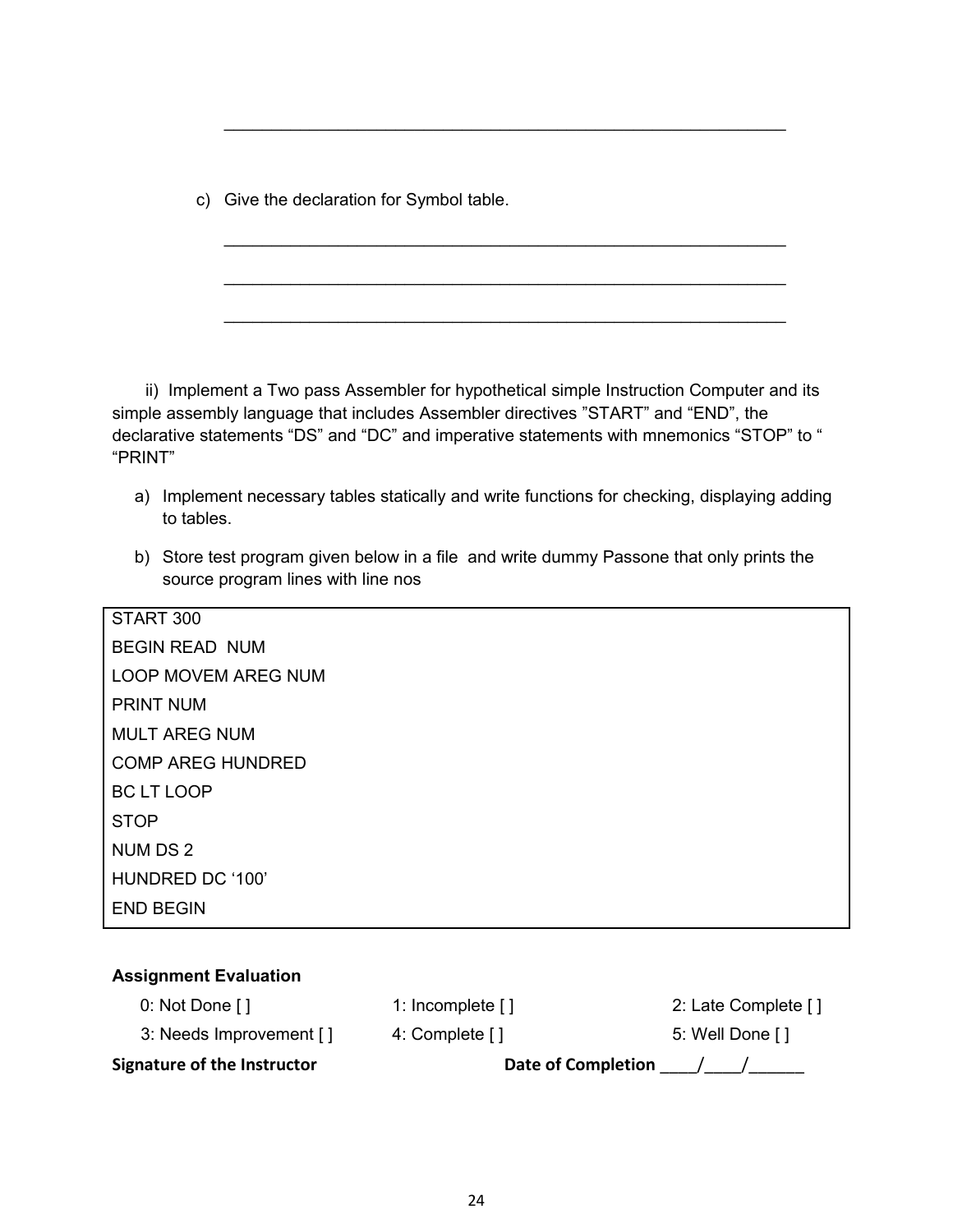#### Slot 2

- i) Implement Separatetokens
- ii) Verify using test program the separation of tokens for each line
- iii) Display the error table

#### **Assignment Evaluation**

| <b>Signature of the Instructor</b> | <b>Date of Completion</b> |                     |
|------------------------------------|---------------------------|---------------------|
| 3: Needs Improvement []            | 4: Complete []            | 5: Well Done []     |
| $0:$ Not Done [ ]                  | 1: Incomplete $[1]$       | 2: Late Complete [] |

#### Slot 3

- i) Implement process tokens
- ii) Display the contents of symbol table, error table and IC table
- iii) Implement Pass2

#### **Assignment Evaluation**

| <b>Signature of the Instructor</b> | <b>Date of Completion</b> |                     |
|------------------------------------|---------------------------|---------------------|
| 3: Needs Improvement []            | 4: Complete []            | 5: Well Done []     |
| 0: Not Done $\lceil \cdot \rceil$  | 1: Incomplete $[1]$       | 2: Late Complete [] |

Slot 4 (Optional)

- i) Implement tables using dynamic data structure and modify code accoordingly.
- ii) Add ORIGIN as  $16<sup>th</sup>$  mnemonic and make appropriate changes to separate tokens and processtokens
- iii) Add EQU as  $17<sup>th</sup>$  mnemonic and make appropriate changes to separate tokens and processtokens
- iv) Define literal table as data structure.

In processtokens check If symbol is a literal ( starts with = sign ) then add it to literal table

Write a functions for processing literals and call it at the end of passone

Change passtwo accordingly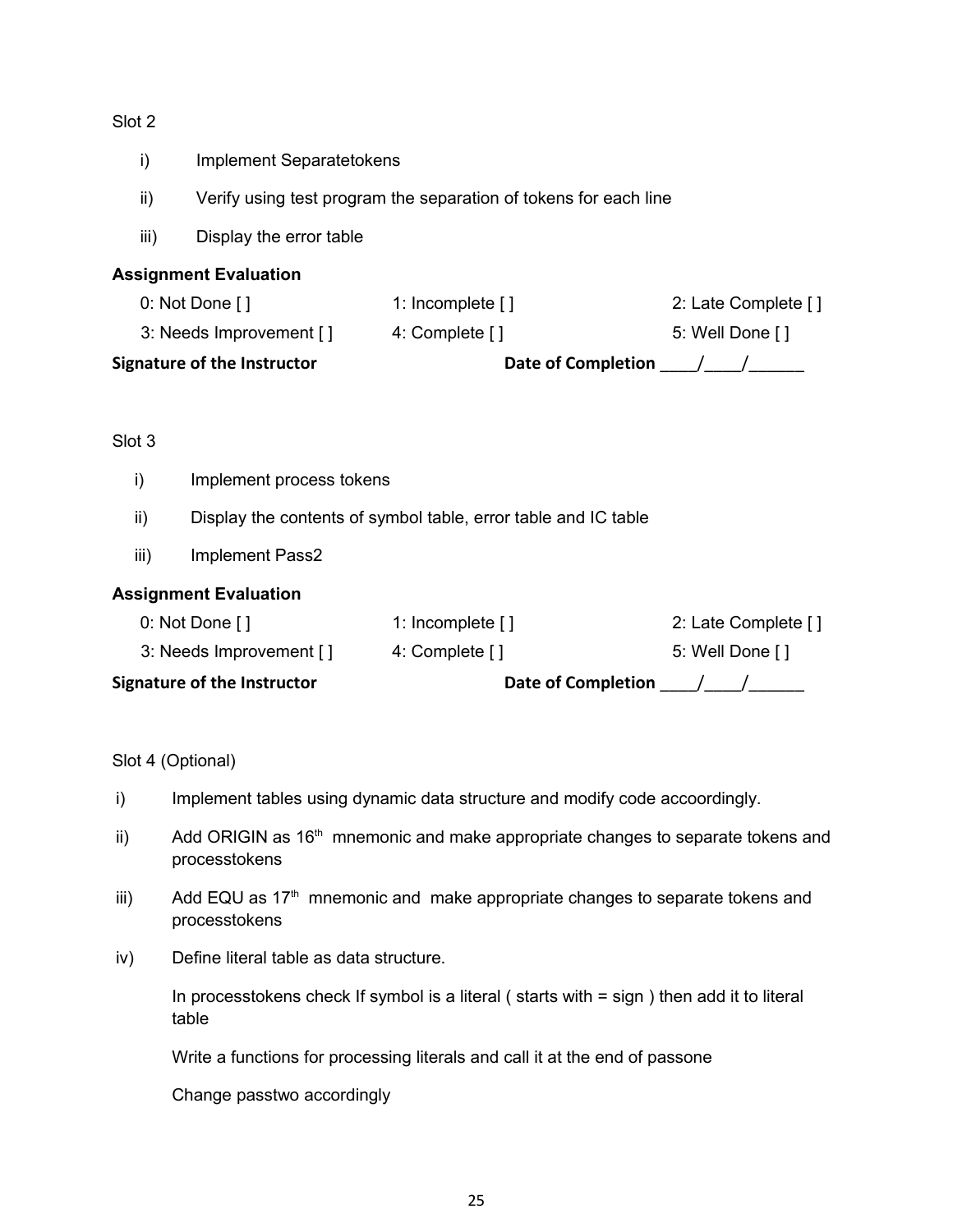# v) Add LTORG as 18<sup>th</sup> mnemonic and make appropriate changes to code

#### **Assignment Evaluation**

0: Not Done [ ] 1: Incomplete [ ] 2: Late Complete [ ]

3: Needs Improvement [ ] 4: Complete [ ] 3: Needs Improvement [ ]

Signature of the Instructor **Date of Completion**  $\frac{1}{2}$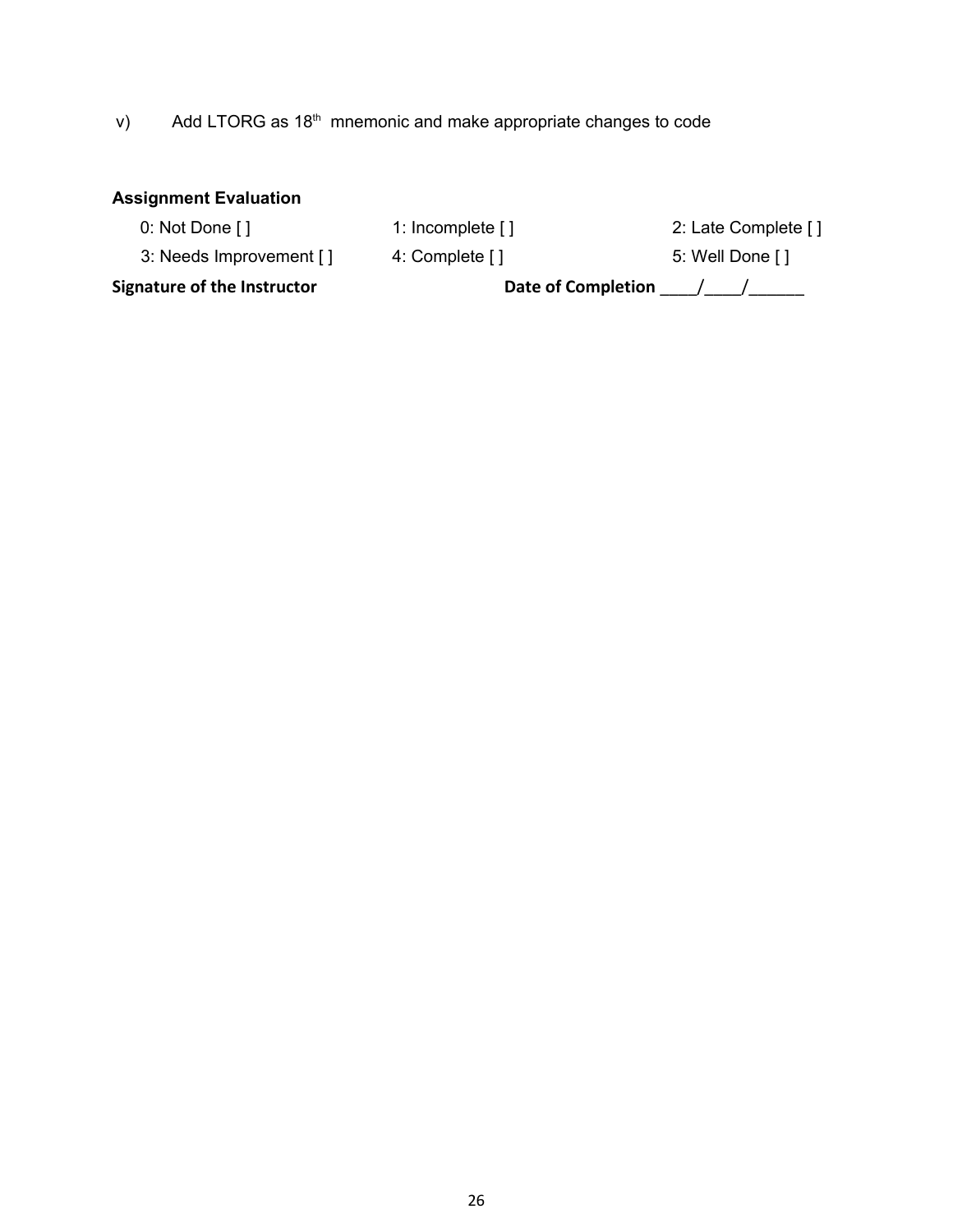#### **Assignment 4 : Macro Processor**

Software Description – An assembly language macro is a facility for extending the set of operations provided in an assembly language. A programmer can define his own set of macros only once and can use them many times.

A macro definition consists of a name , a set of formal parameters and a body of code. When a macro name along with a set of actual parameters is used, it is replaced by body of macro and it is called macro expansion.

Macro processor is a software that takes as input a program containing macro definitions and calls and generates an assembly language program which is free of macro definitions and where macro calls have been properly expanded. Macro processor has two main steps

i) Processing macro definitions ii) macro expansion

In the first step each macro definition is processed to extract information and is stored in well defined data structures. In macro expansion each macro call is expanded using appropriate information from the tables.

**Data Structure Design** – The design of macro processor requires several tables. The first preprocessing step uses tables such as macro name table, Keyword parameter default value table, macro definition table, parameter name table. Macro expansion step uses actual parameter name table, macro name table, Keyword parameter default value table and macro definition table. Since additions are to be done to all these tables we need pointers indicating last vacant position in the table.

| Component                                      | Description                                                                                                                                                                                                                                                                              | 'C' code                                                                                                                    |
|------------------------------------------------|------------------------------------------------------------------------------------------------------------------------------------------------------------------------------------------------------------------------------------------------------------------------------------------|-----------------------------------------------------------------------------------------------------------------------------|
| Macro<br>name table                            | It stores the name of the macro and<br>other information such as no of<br>positional parameters, keyword<br>parameters etc.<br>It is used as a lookup table when a<br>macro call is identified. It also<br>contains pointers to all other tables<br>where relevant information is stored | struct mnttab{ // structure of MNT table<br>char name[30];<br>int pp;<br>int kp;<br>int kpdptr;<br>int mdtptr;<br>}mnt[10]; |
| Parameter<br>name table                        | It contains names of formal<br>parameters including positional and<br>keyword parameters                                                                                                                                                                                                 | char pnt[10][30];<br>or char **pnt;                                                                                         |
| keyword<br>parameter<br>default<br>value table | It contains keyword parameters and<br>their default values                                                                                                                                                                                                                               |                                                                                                                             |
| Macro<br>definition<br>Table                   | It contains the model statements of<br>all macros. They are kept in<br>partially processed (IC) form so that<br>expansion is easier                                                                                                                                                      |                                                                                                                             |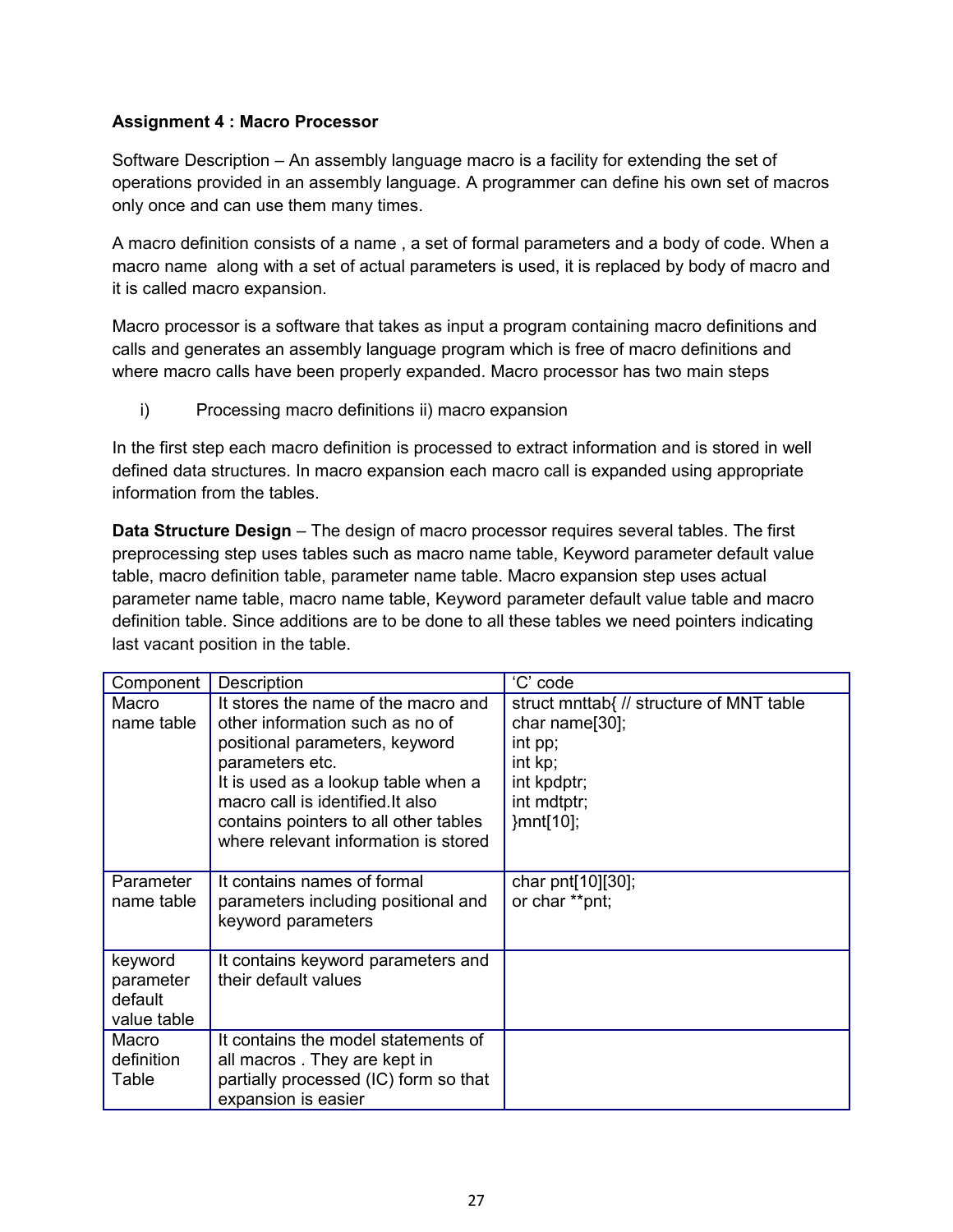| Actual      | It contains actual parameters i.e. |                       |
|-------------|------------------------------------|-----------------------|
| parameter   | values that will replace formal    |                       |
| Table       | parameters during the expansion    |                       |
| Pointers to |                                    | int mdtptr=0; $\dots$ |
| various     |                                    |                       |
| tables      |                                    |                       |

**Control structure** – The macro processor in first step stores extracted information in tables when macro definitions are encountered and in second step performs expansion after validating each macro call.



**Procedural Design** – The following table explains the input, algorithm and implementation hints for some of the procedures

| Procedure               | Description                                                                                                                                                                                                                                                                      | <b>Programming Hints</b>                            |
|-------------------------|----------------------------------------------------------------------------------------------------------------------------------------------------------------------------------------------------------------------------------------------------------------------------------|-----------------------------------------------------|
| Macro<br>Processo(main) | Input - source file as command<br>line argument                                                                                                                                                                                                                                  |                                                     |
|                         | Open the file and read line by line<br>For each macro definition<br>Extract information from macro<br>header statement and add to<br>tables<br>Store macro definitions statements                                                                                                | $if(!stromp(str, "macro\n")$                        |
|                         | in MDT table till mend statement is<br>reached after replacing parameters<br>by positional markers.<br>For each macro call extract name<br>and actual parameters<br>Expand after replacing macro<br>definition statements<br>corresponding to macro name by<br>actual parameters | while (strcmp(str,"mend\n"))<br>replace (str, str1) |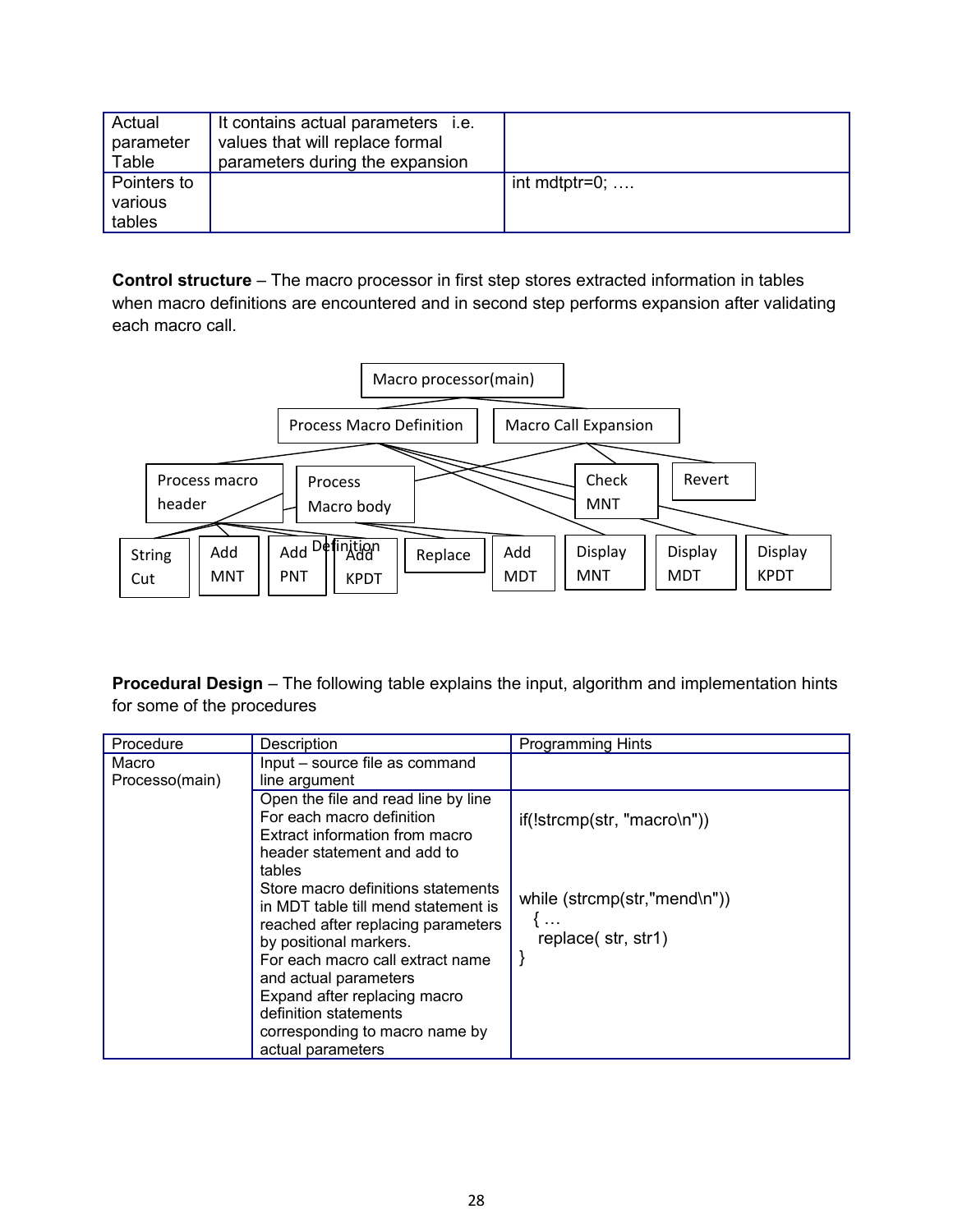| Extract | Extract macro name<br>Extract all positional parameters<br>that start with & and add to PNT<br>table<br>Extract all keywords that start with<br>= and add keyword parameters<br>and default values to KPDT table<br>Add name, parameter count and<br>pointers to MNT table                                                        | s=strcut(s,mname); |
|---------|-----------------------------------------------------------------------------------------------------------------------------------------------------------------------------------------------------------------------------------------------------------------------------------------------------------------------------------|--------------------|
| Expand  | Extract macro name from macro<br>call<br>Check if it is present in MNT table<br>Get mdtptr and kpdptr from table<br>Prepare actual parameter table<br>and add default values<br>Extract and add actual parameters<br>Appropriately revert positions by<br>parameters in statements in MDT<br>table starting from mdtptr till MEND |                    |
| Replace | if parameter is present in macro<br>body replace it by (P,n) where n is<br>the parameter position                                                                                                                                                                                                                                 |                    |
| Revert  | Replace (P,n) in macro body by<br>parameter name at nth position in<br>actual parameter name table                                                                                                                                                                                                                                |                    |

 Slot 1 i) Answer the following questions after carefully reading the description and program structure.

a) What are the two main tasks of a macro processor?

b) What tables are used by macro processor to store extracted information?

\_\_\_\_\_\_\_\_\_\_\_\_\_\_\_\_\_\_\_\_\_\_\_\_\_\_\_\_\_\_\_\_\_\_\_\_\_\_\_\_\_\_\_\_\_\_\_\_\_\_\_\_\_\_

\_\_\_\_\_\_\_\_\_\_\_\_\_\_\_\_\_\_\_\_\_\_\_\_\_\_\_\_\_\_\_\_\_\_\_\_\_\_\_\_\_\_\_\_\_\_\_\_\_\_\_\_\_\_

\_\_\_\_\_\_\_\_\_\_\_\_\_\_\_\_\_\_\_\_\_\_\_\_\_\_\_\_\_\_\_\_\_\_\_\_\_\_\_\_\_\_\_\_\_\_\_\_\_\_\_\_\_

ii) Create a file named first.asm containing following macro definitions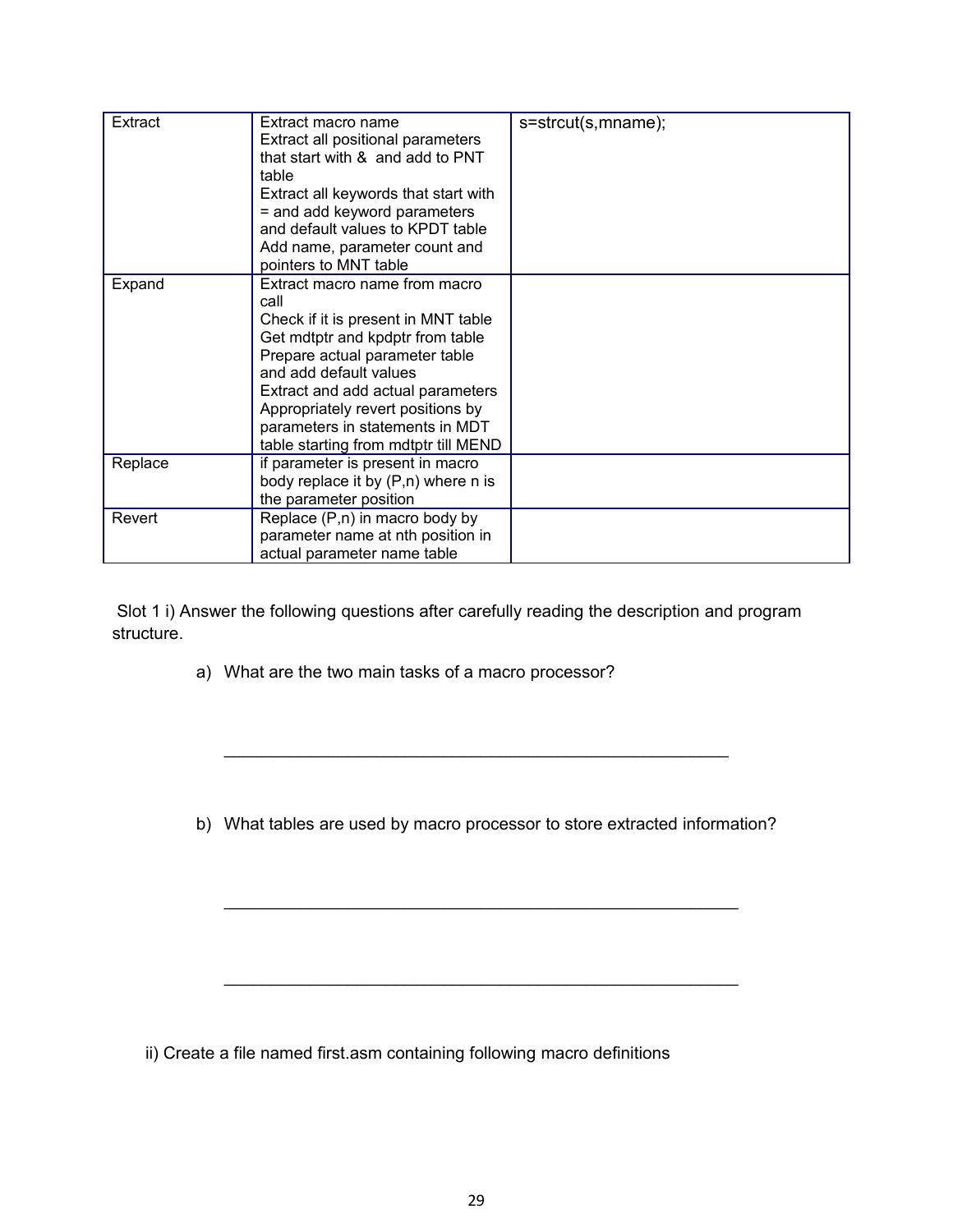MACRO COPY &ONE, &TWO, &REG=BREG MOVER &REG, &ONE MOVEM &REG, &TWO MEND MACRO CHANGE &FIRST, &SECOND, &REG=AREG, &OP=ADD MOVER &REG, &FIRST &OP &REG, &SECOND MOVEM &REG, &FIRST MEND

iii) Write a command line macro processor program that takes above file as command line argument and prints the macro names, and names of parameters.

#### **Assignment Evaluation**

| <b>Signature of the Instructor</b> | <b>Date of Completion</b> |                     |
|------------------------------------|---------------------------|---------------------|
| 3: Needs Improvement []            | 4: Complete []            | 5: Well Done []     |
| $0:$ Not Done $[$ ]                | 1: Incomplete $[1]$       | 2: Late Complete [] |

Slot 2

i) Extend the macro processor program

a) Define appropriate data structure for all the tables

b) Write code for extracting information from

#### **Assignment Evaluation**

| Signature of the Instructor | <b>Date of Completion</b> |                     |
|-----------------------------|---------------------------|---------------------|
| 3: Needs Improvement []     | 4: Complete []            | 5: Well Done []     |
| $0:$ Not Done [ ]           | 1: Incomplete $[1]$       | 2: Late Complete [] |

Slot 3

i) Extend first.asm by attaching the code below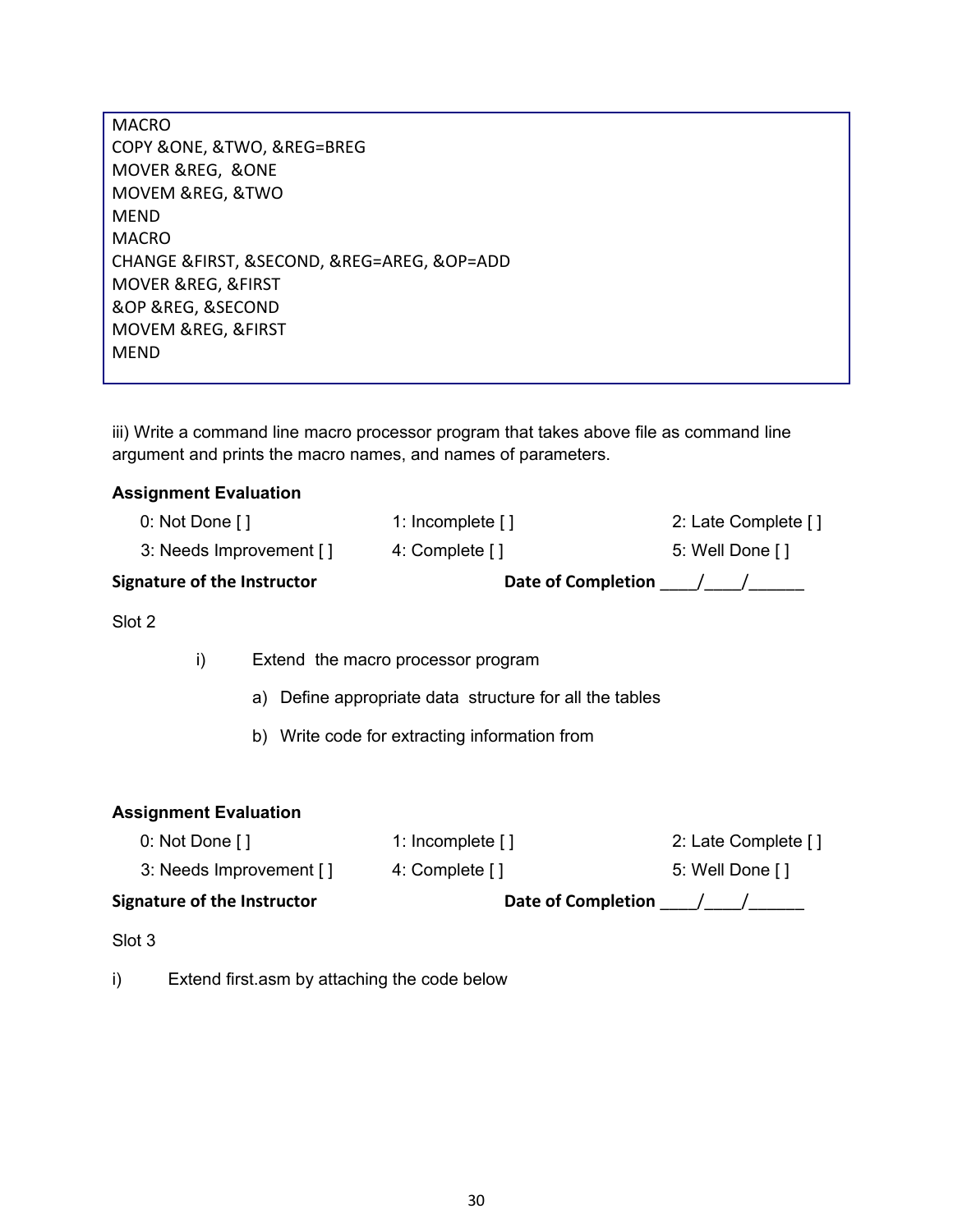| RFAD A                        |
|-------------------------------|
| COPY A, B                     |
| CHANGE A, B, REG=CREG         |
| COPY A, C                     |
| CHANGE C, B, OP=SUB, REG=DREG |
| PRINT A                       |
| PRINT B                       |
| <b>PRINT C</b>                |
| <b>STOP</b>                   |
| A DS 1                        |
| <b>BDS1</b>                   |
| C DS 1                        |
| FND                           |
|                               |

ii) Extend the macro processor program that also expands the macro calls appropriately to create the final assembly language program

### **Assignment Evaluation**

| <b>Signature of the Instructor</b> | <b>Date of Completion</b> |                     |
|------------------------------------|---------------------------|---------------------|
| 3: Needs Improvement []            | 4: Complete []            | 5: Well Done []     |
| 0: Not Done $[$ ]                  | 1: Incomplete $[1]$       | 2: Late Complete [] |

Slot 4 (Optional)

i) Implement various tables using dynamic data structures and modify the code accordingly

| <b>Assignment Evaluation</b>      |                           |                     |
|-----------------------------------|---------------------------|---------------------|
| 0: Not Done $\lceil \cdot \rceil$ | 1: Incomplete $[$ ]       | 2: Late Complete [] |
| 3: Needs Improvement []           | 4: Complete []            | 5: Well Done []     |
| Signature of the Instructor       | <b>Date of Completion</b> |                     |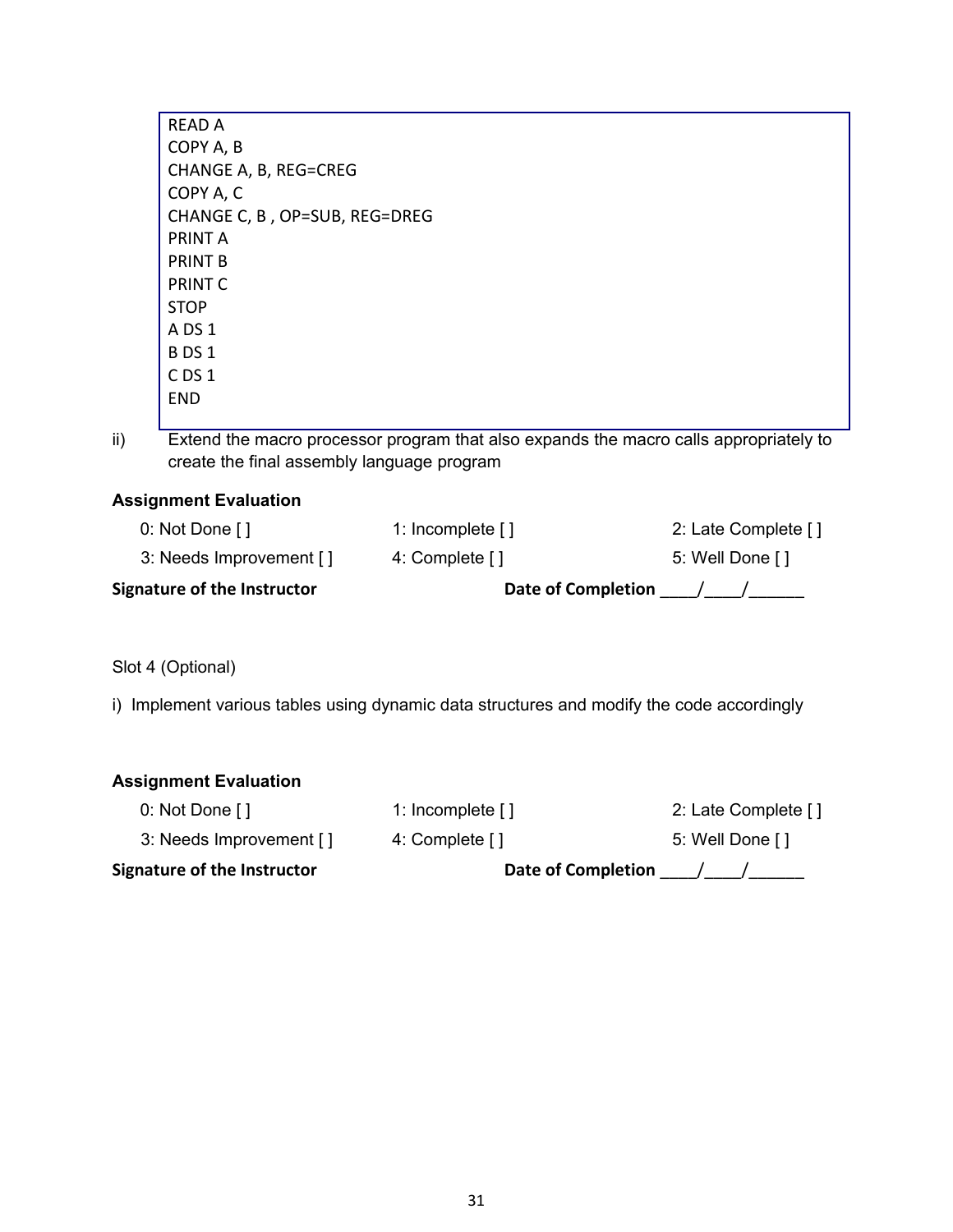#### **Assignment 5 : DFA Driver**

Software Description – Finite automata is a mathematical model of a machine with finite number of internal configurations or states. Input to the machine is from a finite set of symbols that forms the alphabet denoted by ∑. Machine keeps on changing its state on consuming an input symbol and the state can be one among the finite set of states denoted by Q. These transitions can be specified either by giving a transition table or a transition diagram denoted by  $\delta$ . The machine always starts in a specific state which is designated as start state and is denoted as q0. There are some states in Q which are final states or accepting states. The set of Final states is denoted by F. Thus a Finite automata is characterized by these five components and mathematically it is a five tuple  $\{Q, \sum, \delta, qo, F\}$ .

The language accepted by FA is the set of all strings for which the FA halts in a final state. The languages accepted by FA are Regular languages. In case of Deterministic FA , the transitions are uniquely defined on a state and input symbol.

DFA driver is a software that helps to construct a DFA and execute it on a string.

**Data Structure** – DFA is a five tuple consisting of set of states, alphabet (set of symbols), transitions, start state and set of final states. We assume that states are numbered from 0 to n-1 and start state is always 0. The alphabet is always a, b, c in alphabetical order. The set of final states can be defined using an array of 0s and 1s , a 1 indicates that the state is final. Transitions are defined using transition table which is a two dimensional array. Thus DFA components are number of states, number of symbols, transition matrix and array of final states.

| Component  | Description                                                                                                                                                    | 'C' code                                                                                                                                           |
|------------|----------------------------------------------------------------------------------------------------------------------------------------------------------------|----------------------------------------------------------------------------------------------------------------------------------------------------|
| <b>DFA</b> | DFA consists of number of states,<br>number of symbol, transition table,<br>start state is assumed by default as<br>0 and the Boolean array of final<br>states | struct DFA {<br>int m; // no of states<br>int n; //no of symbols<br>int delta[10][10]// transition table<br>int final[10];// array of final states |
|            |                                                                                                                                                                |                                                                                                                                                    |

**Control structure** – The DFA driver accepts the DFA for a given language and then it can be executed on any string. The output is 'accepted' if string is in the language or 'rejected' if string is not in the language.

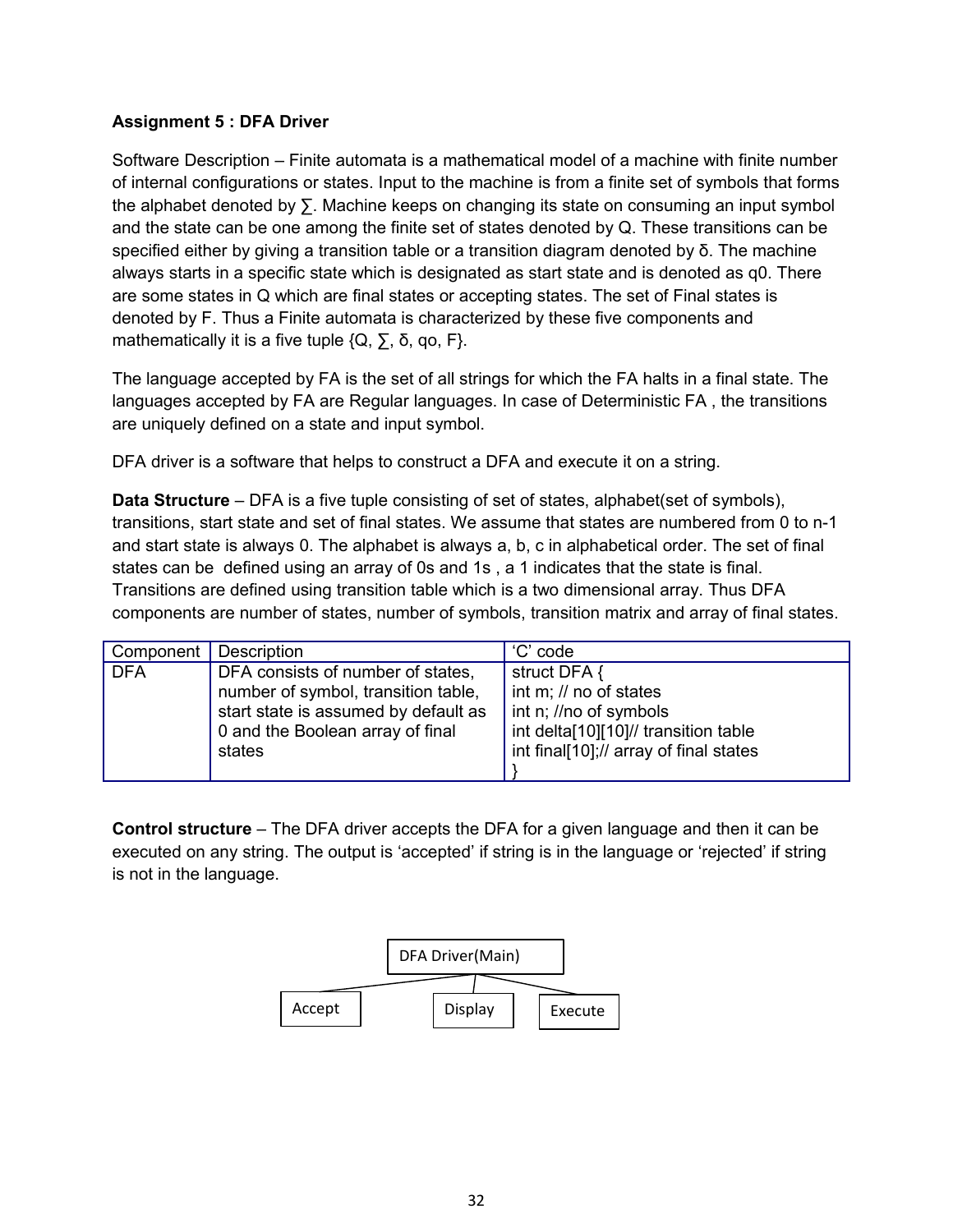| Procedure         | Description                                                                                                                                                                                                                                         | <b>Programming Hints</b>                      |
|-------------------|-----------------------------------------------------------------------------------------------------------------------------------------------------------------------------------------------------------------------------------------------------|-----------------------------------------------|
| DFA Driver (main) | Accept the DFA details from user<br>or initialize DFA<br>Accept the string<br>Execute the DFA over the string<br>and output whether string is<br>accepted or rejected                                                                               |                                               |
| Accept            | Accept the number of states,<br>number of symbols<br>Accept transition of every state<br>over every alphabet<br>Accept final states<br>0r                                                                                                           |                                               |
|                   | Initialize dfa                                                                                                                                                                                                                                      | struct DFA odd={2,2,{ {1,1}, {0,0} },{0,1} }; |
| Display           | Display DFA as a five tuple with its<br>transition table                                                                                                                                                                                            |                                               |
| Execute           | Initialize Current state to start state<br>For every symbol in the input string<br>current state is transformed to<br>transition from current state over<br>the input symbol<br>Output accepted if current state is<br>final and rejected otherwise |                                               |

Slot 1

i) Answer the following questions after carefully reading the description and program structure.

a) How will you initialize the DFA for the language L={ the set of all strings over {a,b} that start with a }

b) How will you initialize the DFA for the language L={ the set of all strings over {a,b, c} that contain substring 'aa' }

\_\_\_\_\_\_\_\_\_\_\_\_\_\_\_\_\_\_\_\_\_\_\_\_\_\_\_\_\_\_\_\_\_\_\_\_\_\_\_\_\_\_\_\_\_\_\_\_\_\_\_\_\_\_\_\_\_\_\_\_\_\_\_\_\_\_\_\_\_\_

\_\_\_\_\_\_\_\_\_\_\_\_\_\_\_\_\_\_\_\_\_\_\_\_\_\_\_\_\_\_\_\_\_\_\_\_\_\_\_\_\_\_\_\_\_\_\_\_\_\_\_\_\_\_\_\_\_\_\_\_\_\_\_\_\_\_\_\_

\_\_\_\_\_\_\_\_\_\_\_\_\_\_\_\_\_\_\_\_\_\_\_\_\_\_\_\_\_\_\_\_\_\_\_\_\_\_\_\_\_\_\_\_\_\_\_\_\_\_\_\_\_\_\_\_\_\_\_\_\_\_\_\_\_\_\_\_

\_\_\_\_\_\_\_\_\_\_\_\_\_\_\_\_\_\_\_\_\_\_\_\_\_\_\_\_\_\_\_\_\_\_\_\_\_\_\_\_\_\_\_\_\_\_\_\_\_\_\_\_\_\_\_\_\_\_\_\_\_\_\_\_\_\_\_\_

\_\_\_\_\_\_\_\_\_\_\_\_\_\_\_\_\_\_\_\_\_\_\_\_\_\_\_\_\_\_\_\_\_\_\_\_\_\_\_\_\_\_\_\_\_\_\_\_\_\_\_\_\_\_\_\_\_\_\_\_\_\_\_\_\_\_\_\_

\_\_\_\_\_\_\_\_\_\_\_\_\_\_\_\_\_\_\_\_\_\_\_\_\_\_\_\_\_\_\_\_\_\_\_\_\_\_\_\_\_\_\_\_\_\_\_\_\_\_\_\_\_\_\_\_\_\_\_\_\_\_\_\_\_\_\_

c) How will you initialize the DFA for the language L= \_\_\_\_\_\_\_\_\_\_\_\_\_\_\_\_\_\_\_\_\_\_\_\_

d) How will you initialize the DFA for the language  $L =$